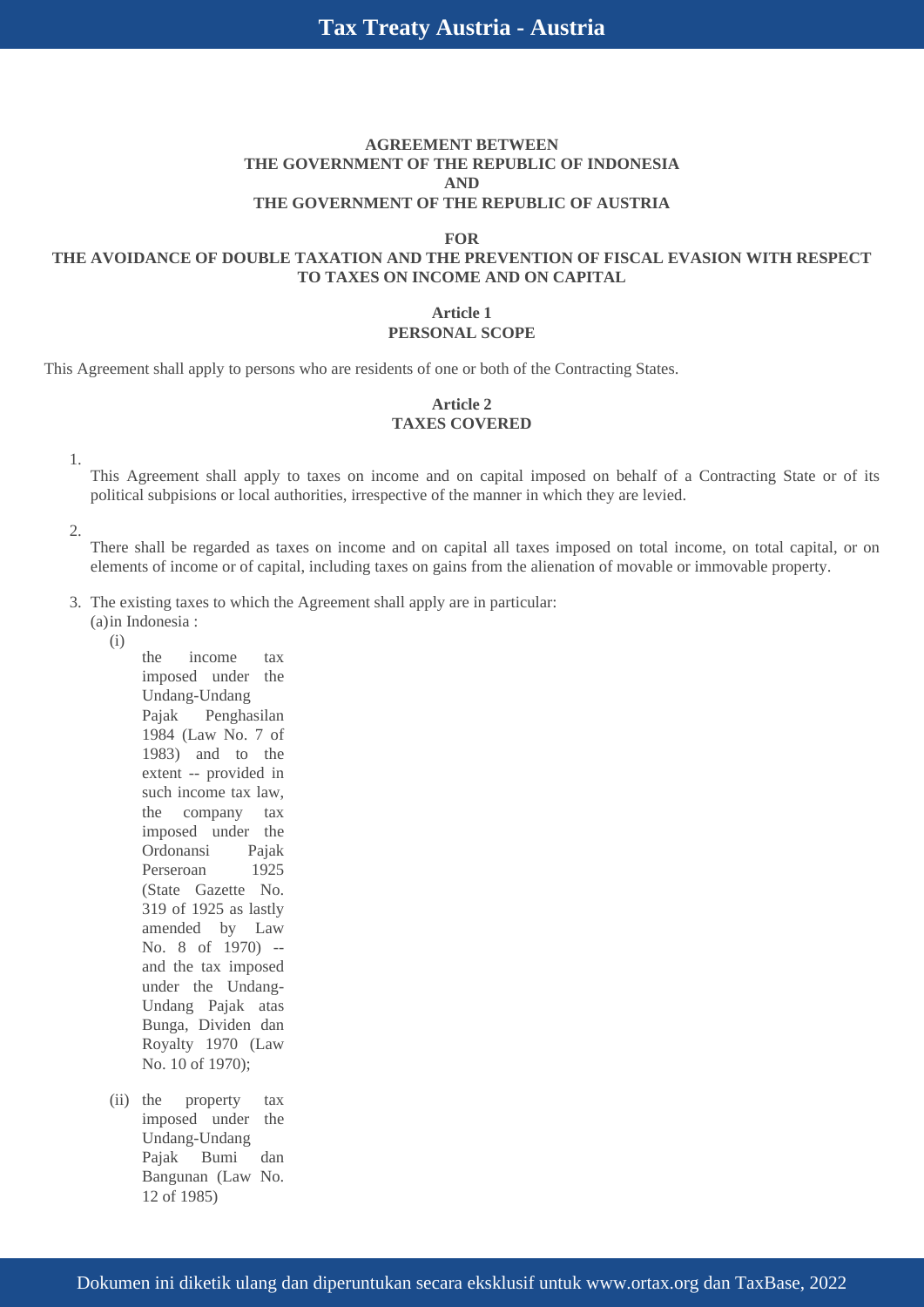(hereinafter referred to as "Indonesian Tax");

(b)in Austria:

- (i) the income tax (die Einkommensteuer);
- (ii) the corporation tax (die Körperschaftsteuer);
- (iii) the directors' tax (die Aufsichtsratsabgabe);
- (iv) the capital tax (die Vermögensteuer);
- (v) the tax on property eluding death duties (die Abgabe von Vermögen, die der Erbschaftssteuer entzogen sind);
- (vi) the tax on commercial and industrial enterprises, including the tax levied on the sum of wages (die Gewerbesteuer einschliesslich der Lohnsummensteuer);
- (vii) the land tax (die Grundsteuer);
- (viii)the tax on agricultural and forestry enterprises (die Abgabe von land- und forstwirtschaftlichen Betrieben);
- (ix) the tax on the value of vacant plots (die Abgabe vom Bodenwert bei unbebauten Grundstücken)

(hereinafter referred to as "Austrian tax").

4.

The Agreement shall also apply to any identical or substantially similar taxes in income which are imposed after the date of signature of the Agreement in addition to, or in place of, those referred to in paragraph 3. The competent authorities of the Contracting States shall notify each other of any substantial changes which have been made in their respective taxation laws.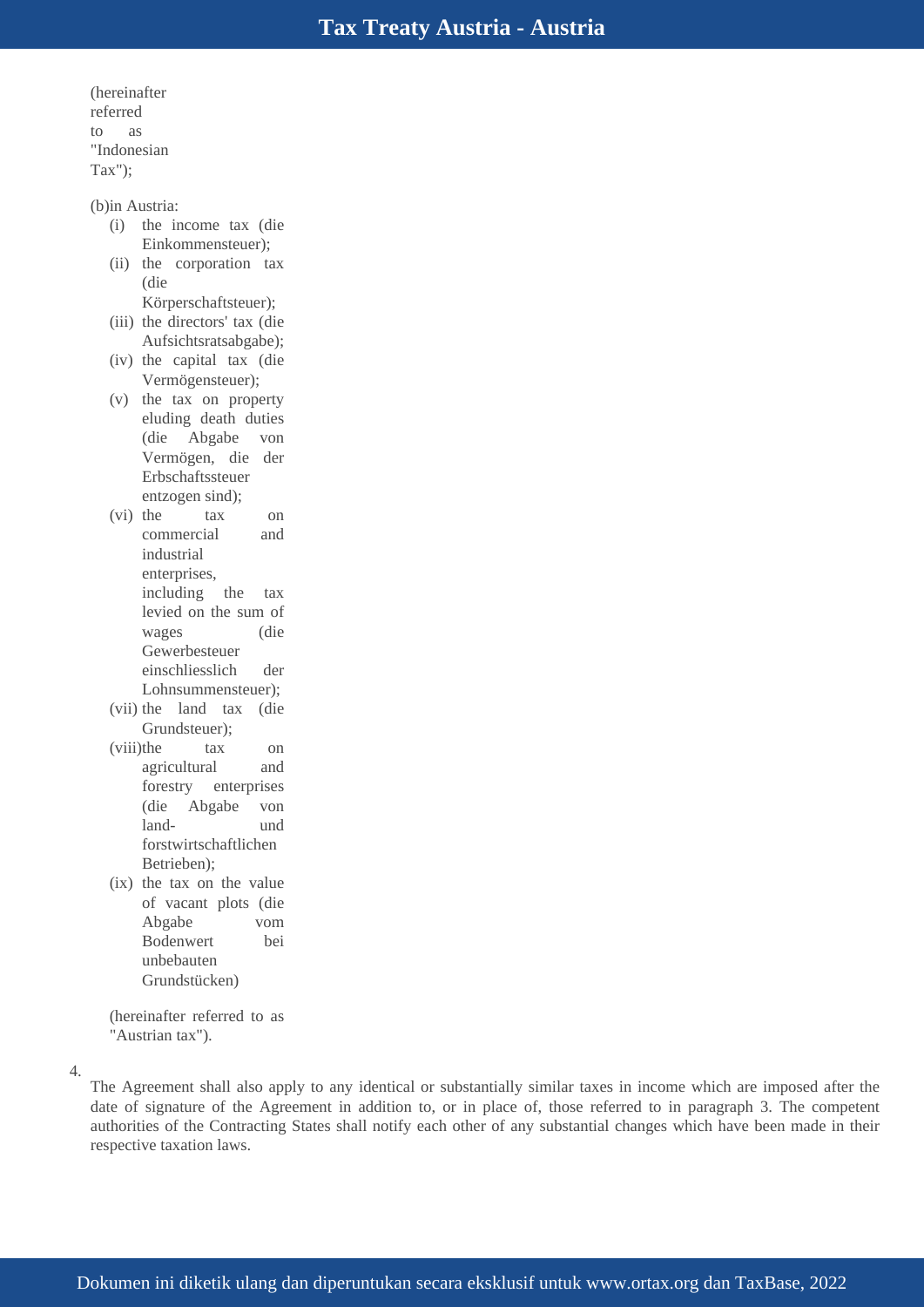### **Article 3 GENERAL DEFINITIONS**

1.

For the purposes of this Agreement, unless the context otherwise requires:

 $(a)(i)$ 

the term "Indonesia" comprises the territory of the Republic of Indonesia as defined in its laws and the adjacent areas over which the Republic of Indonesia has sovereign rights or jurisdictions in accordance with the provisions of the United Nations Convention on the Law of the Sea, 1982; (ii)the term "Austria" means the Republic of Austria; (b)the terms "a Contracting State" and "the other Contracting State" mean Indonesia or Austria, as the context requires; (c)the term "tax" means Indonesian tax or Austrian tax, as the context requires; (d)the term "person" includes an inpidual, a company and any other body of persons;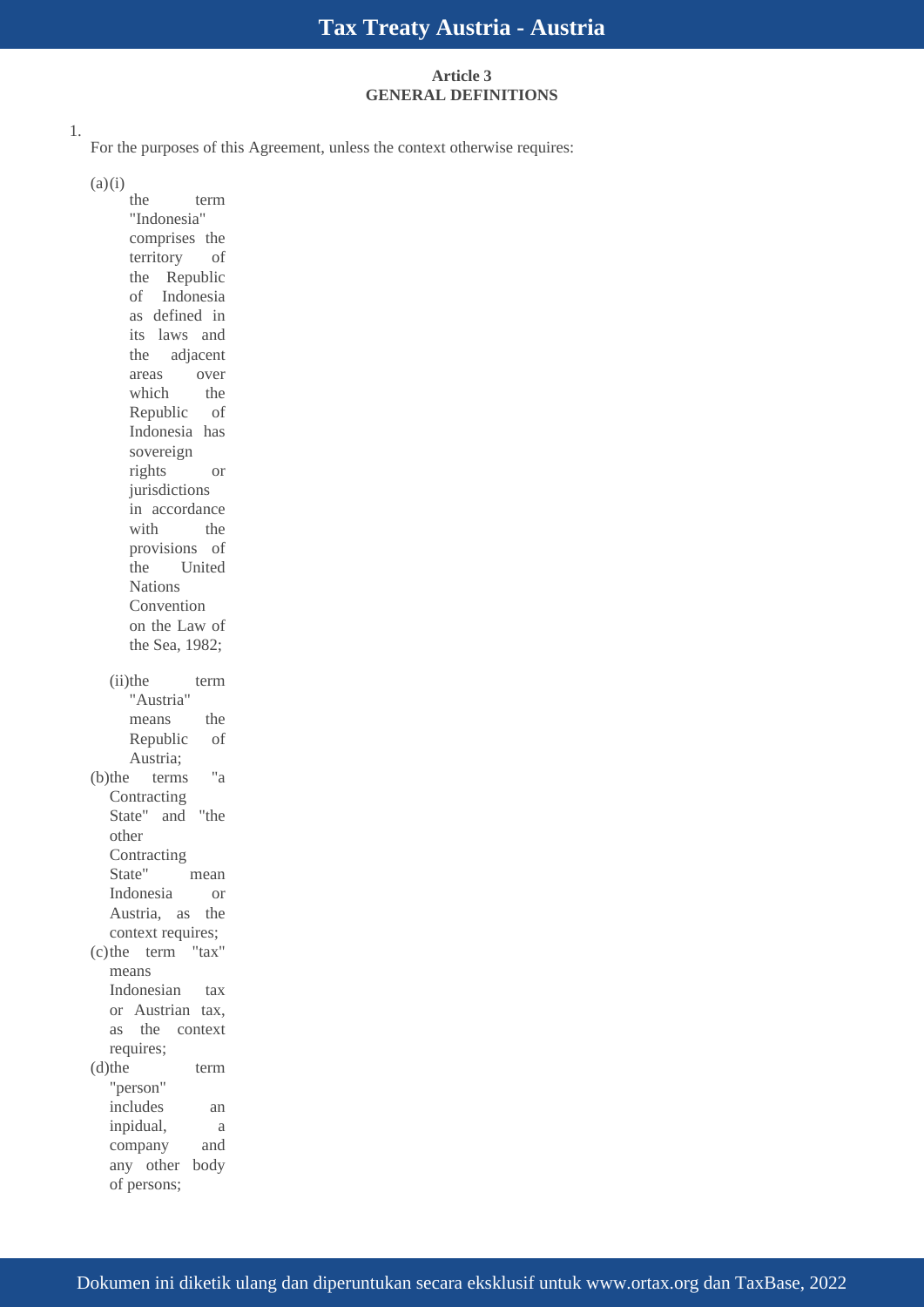"enterprise of a Contracting State" and "enterprise of the other Contracting State" mean, respectively, an enterprise carried on by a resident of a Contracting State and an enterprise carried on by a resident of the other Contracting State;e term "company" means any body corporate or any entity which is treated as a body corporate for tax purposes; (f) the terms "enterprise of a Contracting State" and "enterprise of the other Contracting State" mean, respectively, an enterprise carried on by a resident of a Contracting State and an enterprise carried on by a resident of the other Contracting State;

(e)the terms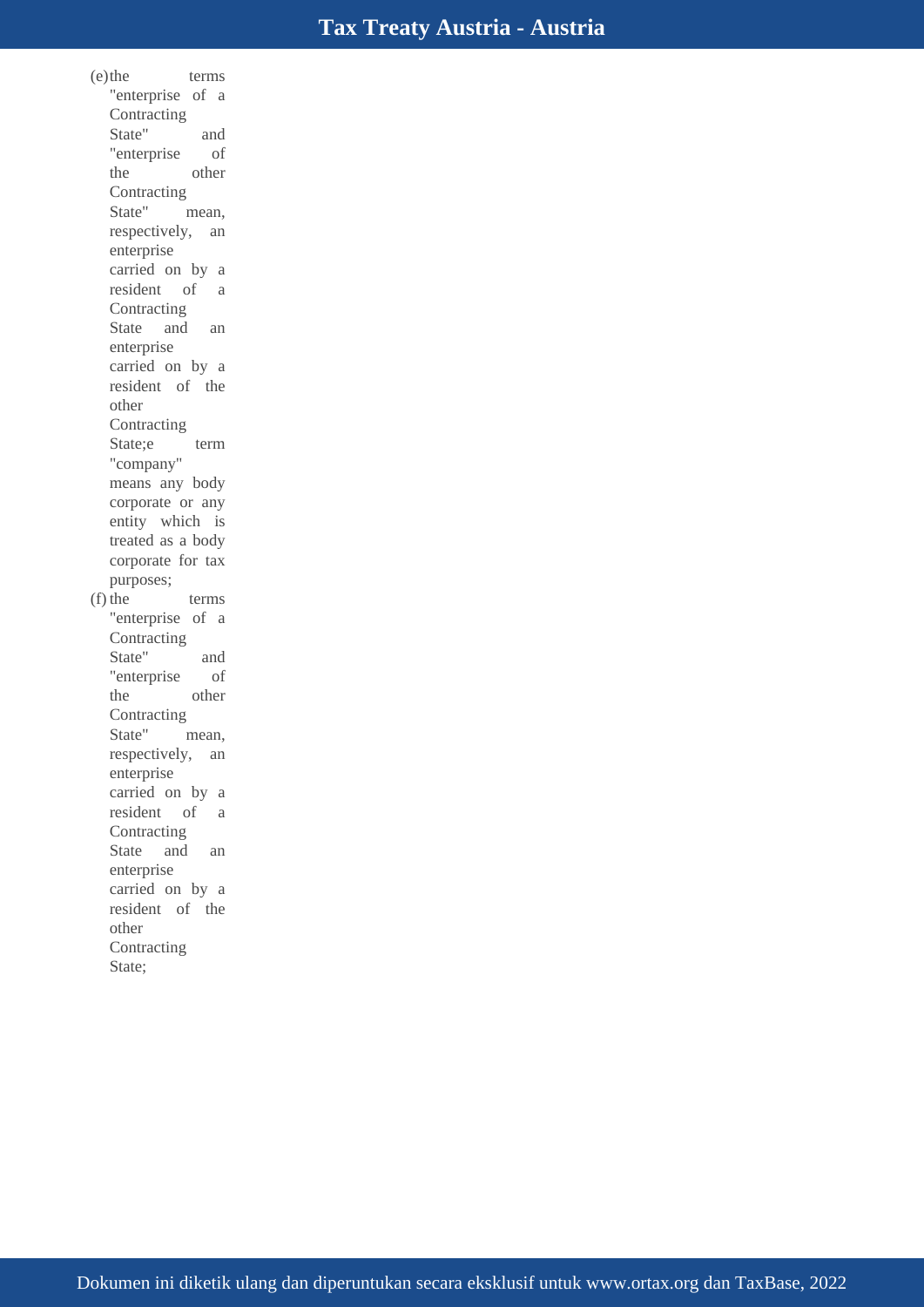"international traffic" means any transport by a ship or aircraft operated by an enterprise of a Contracting State, except when the ship or aircraft is operated solely between places in the other Contracting State; (h)the term "national" means: (i) any inpidual possessing the nationality of a Contracting State; (ii)a legal person, partnership and association deriving its status as such from the laws in force in a Contracting State; (i) the term "competent authority" means: (i) in Indonesia: - the Minister of Finance or his authorized representative; (ii)in Austria - the Federal

> Minister of Finance.

(g)the term

2.

As regards the application of the Agreement by a Contracting State, any term not defined therein shall, unless the context otherwise requires, have the meaning which it has under the law of that State concerning the taxes to which the Agreement applies.

### **Article 4 RESIDENT**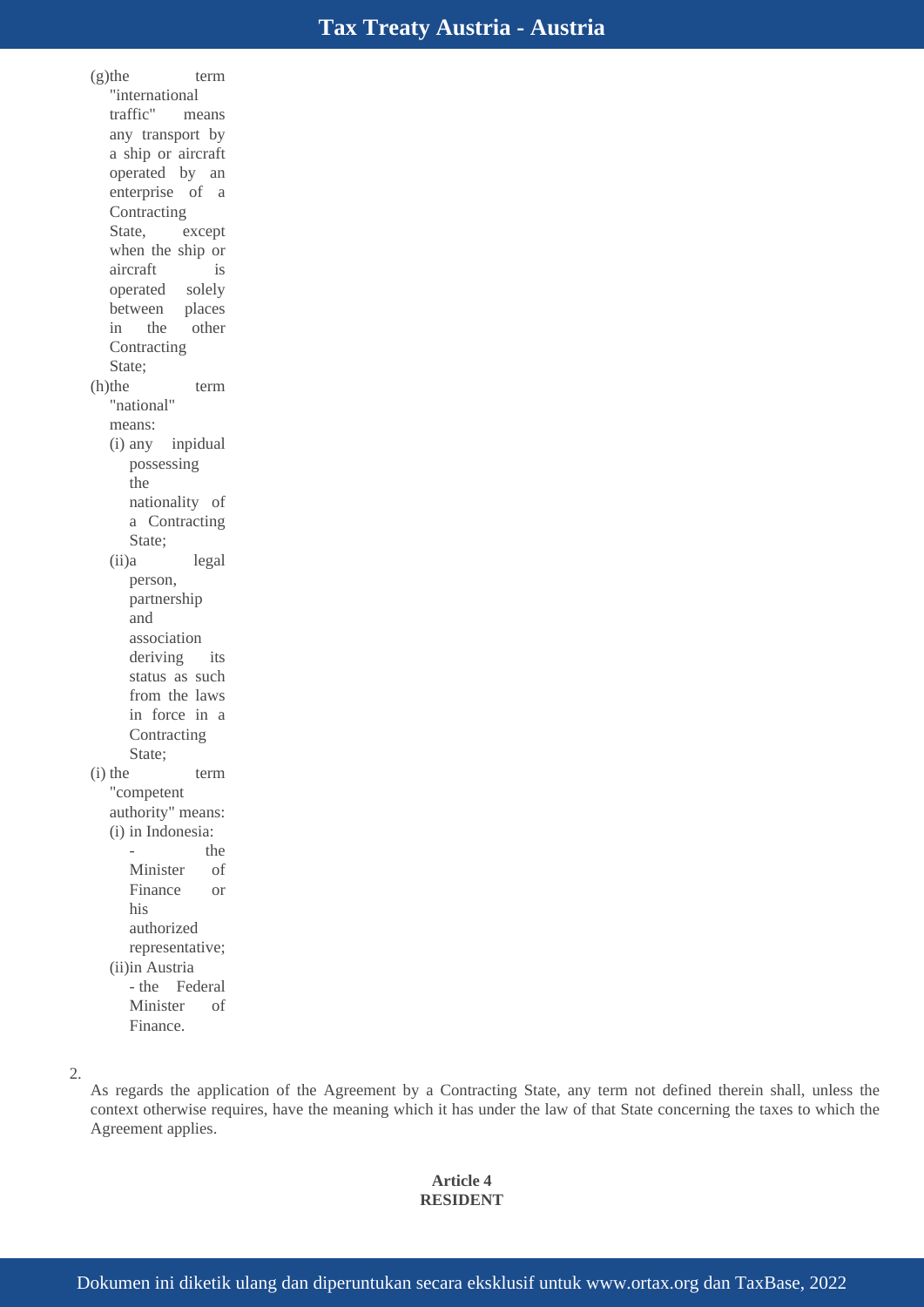For the purpose of this Agreement, the term "resident of a Contracting State" means any person who, under the laws of that State, is liable to tax therein by reason of his domicile, residence, place of management or any other criterion of a similar nature.

2.

1.

Where by reason of the provisions of paragraph 1 an inpidual is a resident of both Contracting States, then his status shall be determined as follows:

(a)he shall be deemed to be a resident of the State in which he has a permanent home available to him; if he has a permanent home available to him in both States, he shall be deemed to be a resident of the State with which his personal and economic relations are closer (centre of vital interests);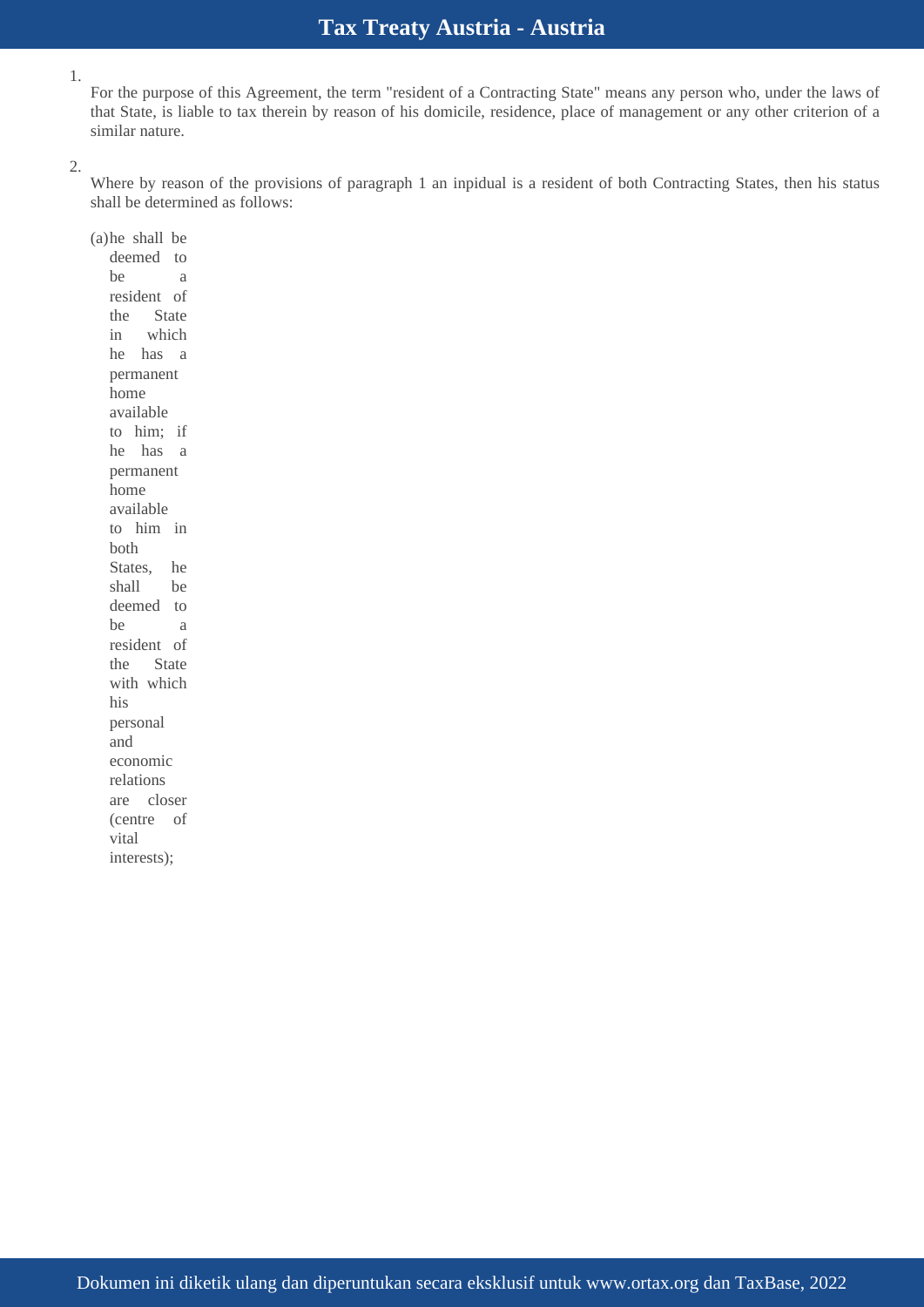(b)if the State in which he has his centre of vital interests cannot be determined, or if he has not a permanent home available to him in either State, he shall be deemed to be a resident of the State in which he has an habitual abode; (c)if he has an habitual abode in both States or in neither of them, the competent authorities of the Contracting States shall endeavour to settle the question by mutual agreement.

3.

Where by reason of the provisions of paragraph 1 a person other than an inpidual is a resident of both Contracting States, then it shall be deemed to be a resident of the State in which its place of effective management is situated.

#### **Article 5 PERMANENT ESTABLISHMENT**

1.

For the purposes of this Agreement, the term "permanent establishment" means a fixed place of business through which the business of an enterprise is wholly or partly carried on.

2.

The term "permanent establishment" includes especially:

(a)a place of management;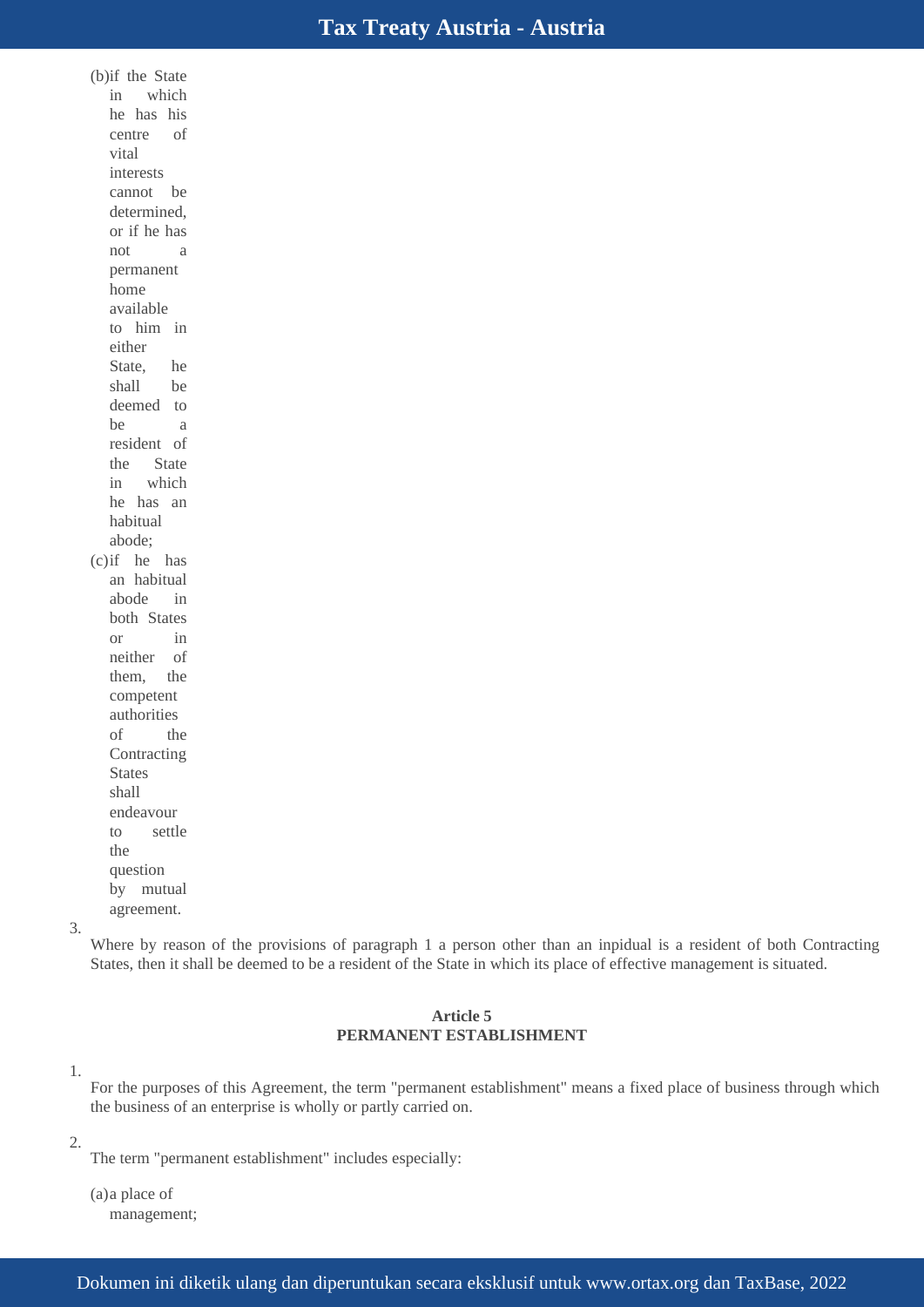(b)a branch; (c)an office; (d)a factory; (e)a workshop; (f) a mine, an oil or gas well, a quarry or any other place of extraction of natural resources.

3.

The term "permanent establishment" likewise encompasses:

(a)a building site, a construction, assembly or installation project or supervisory activities in connection therewith, but only where such site, project or activities continue for a period of more than six months;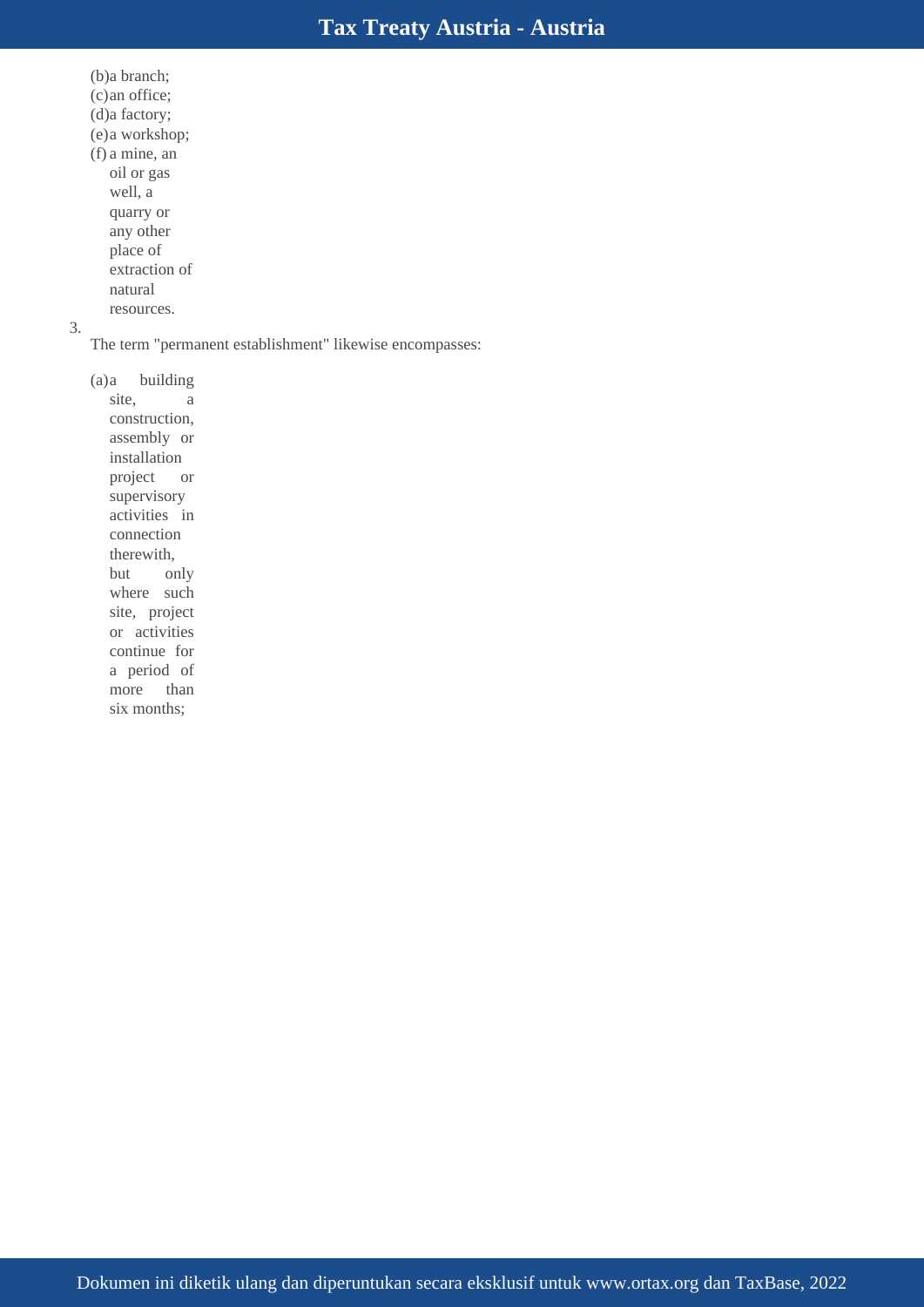(b)the furnishing of services, including consultancy services, by an enterprise through employees or other personnel engaged by the enterprise for such purpose, but only where activities of that nature continue (for the same or a connected project) within the country for a period or periods aggregating more than three months within any twelvemonth period.

4.

Notwithstanding the preceding provisions of this Article, the term "permanent establishment" shall be deemed not to include:

(a)the use of facilities solely for the purpose of storage or display of goods or merchandise belonging to the enterprise;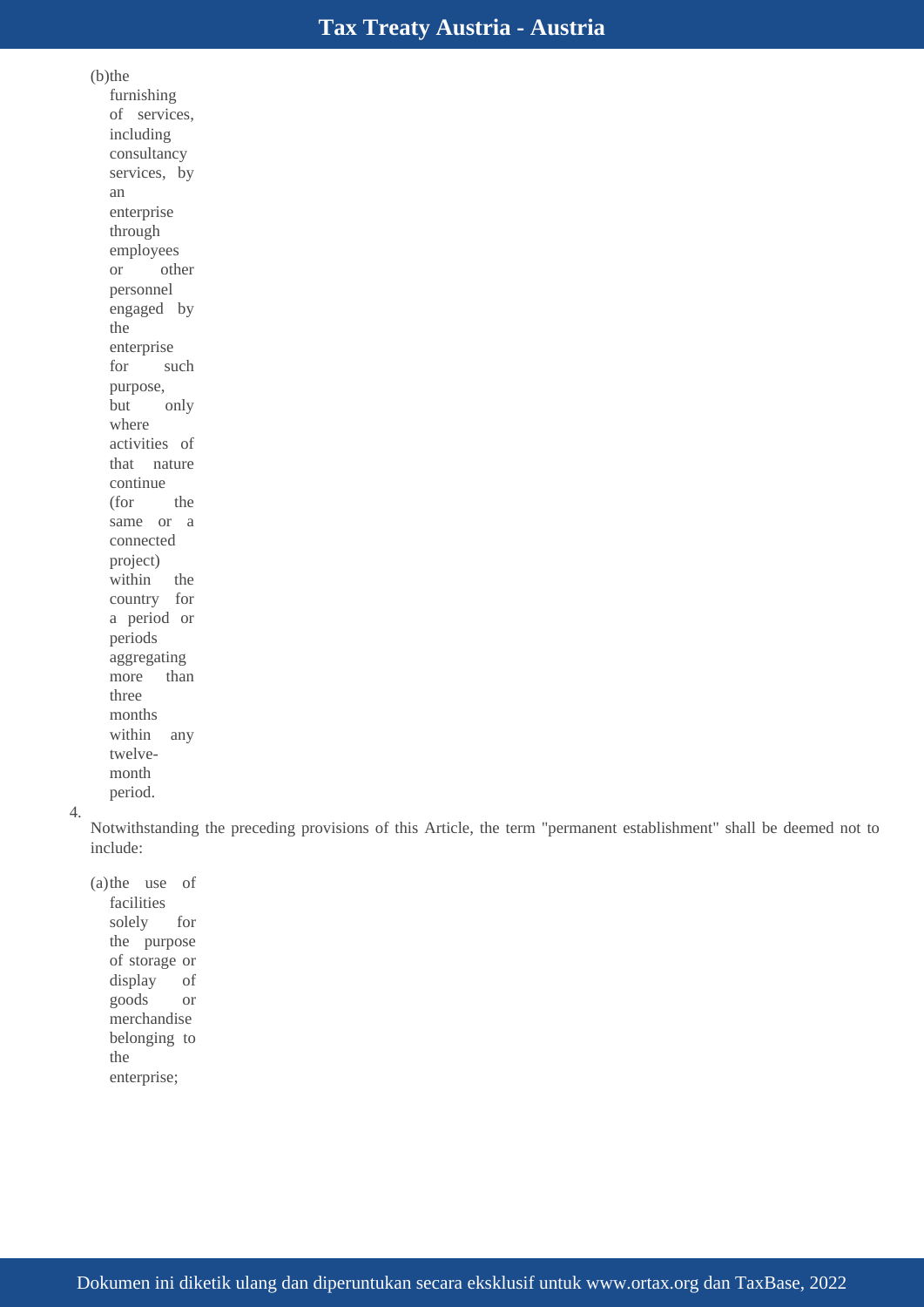maintenance of a stock of goods or merchandise belonging to the enterprise solely for the purpose of storage or display; (c)the maintenance of a stock of goods or merchandise belonging to the enterprise solely for the purpose of processing by another enterprise; (d)the maintenance of a fixed place of business solely for the purpose of purchasing goods or merchandise, or of collecting information, for the enterprise;

(b)the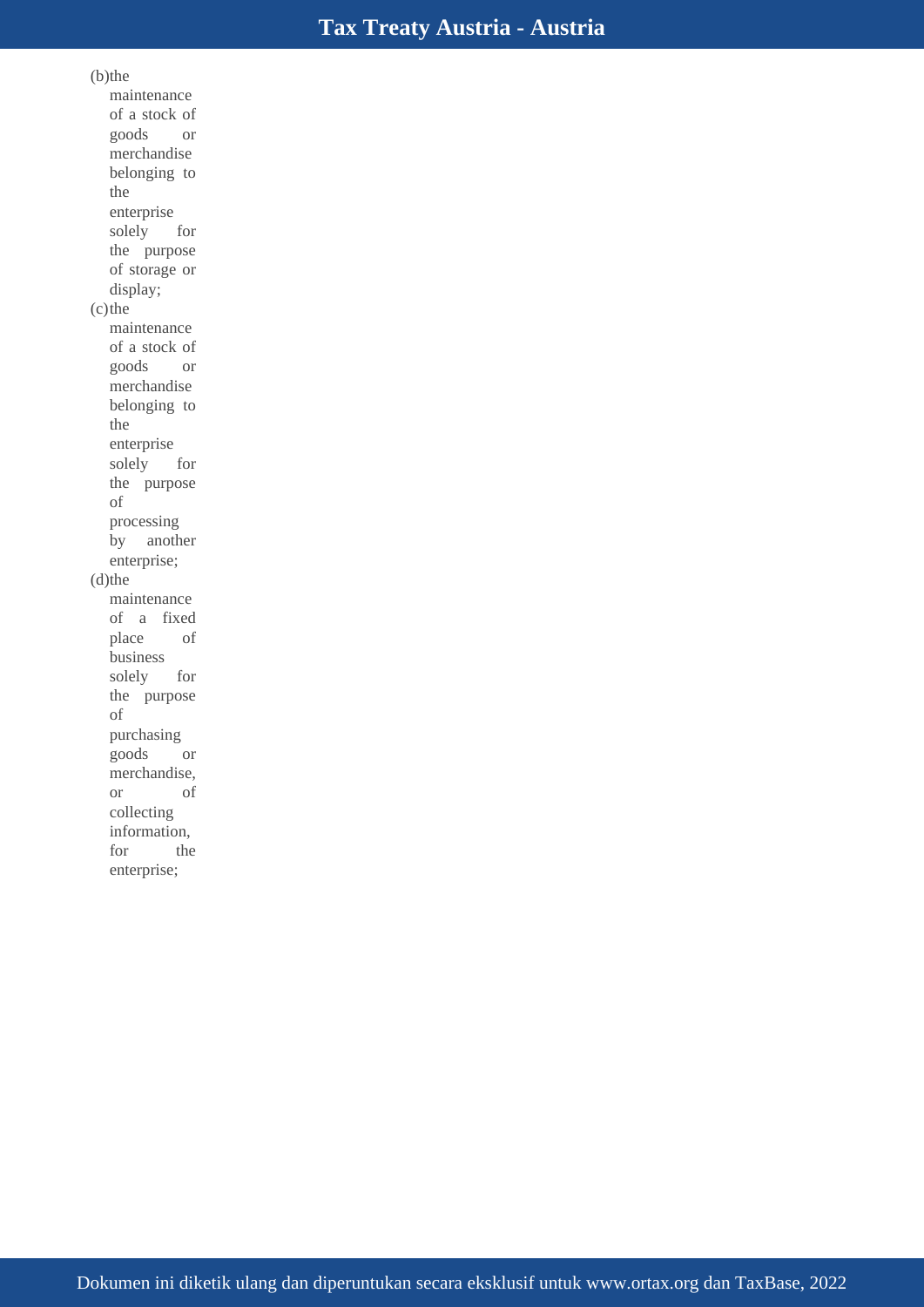(e)the maintenance of a fixed place of business solely for the purpose of advertising, for the supply of information, for scientific research or for similar activities which have a preparatory or auxiliary character, for the enterprise; (f) the maintenance of a fixed place of business solely for any combination of activities mentioned in subparagraphs  $(a)$  to  $(e)$ provided that the overall activity of the fixed place of business resulting from this combination is of a preparatory or auxiliary character.

5.

Notwithstanding the provisions of paragraphs 1 and 2 where a person -- other than an agent of an independent status to whom paragraph 7 applies -- is acting in a Contracting State on behalf of an enterprise of the other Contracting State, that enterprise shall be deemed to have a permanent establishment in the first-mentioned Contracting State in respect of any activities which that person undertakes for the enterprise, if such a person: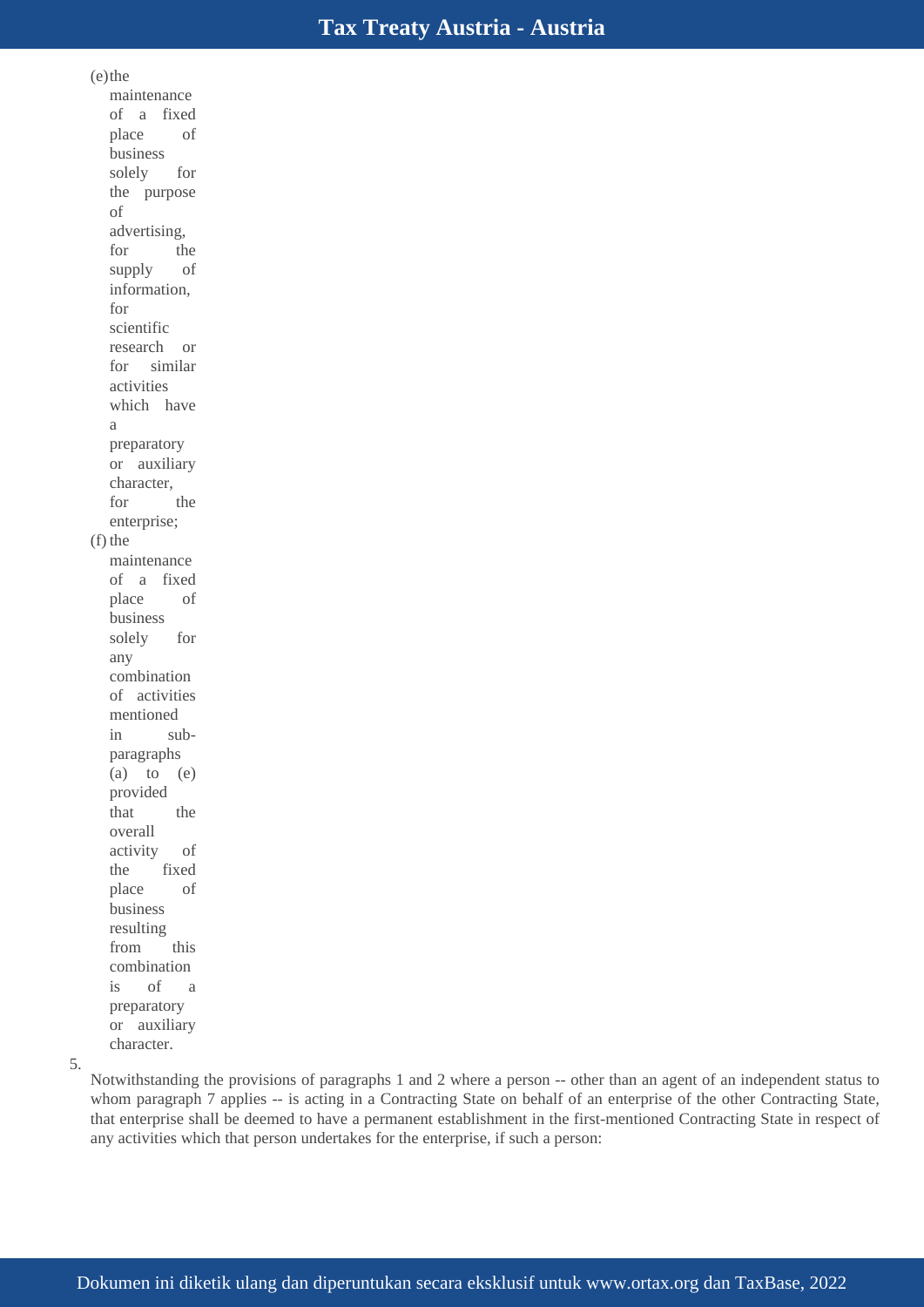(a)has and habitually exercises in that State an authority to conclude contracts in the name of the enterprise, unless the activities of such person are limited to those mentioned in paragraph 4 which, if exercised through a fixed place of business, would not make this fixed place of business a permanent establishment under the provisions of that paragraph; (b)has no such authority, but habitually maintains in the firstmentioned State a stock of goods or merchandise from which he regularly delivers goods or merchandise on behalf of the enterprise.

6.

An insurance enterprise of a Contracting State shall, except with regard to reinsurance, be deemed to have a permanent establishment in the other Contracting State if it collects premiums in that other State or insures risks situated therein through an employee or through a representative who is not an agent of an independent status within the meaning of paragraph 7.

7.

An enterprise of a Contracting State shall not be deemed to have a permanent establishment in the other Contracting State merely because it carries on business in that other State through a broker, general commission agent or any other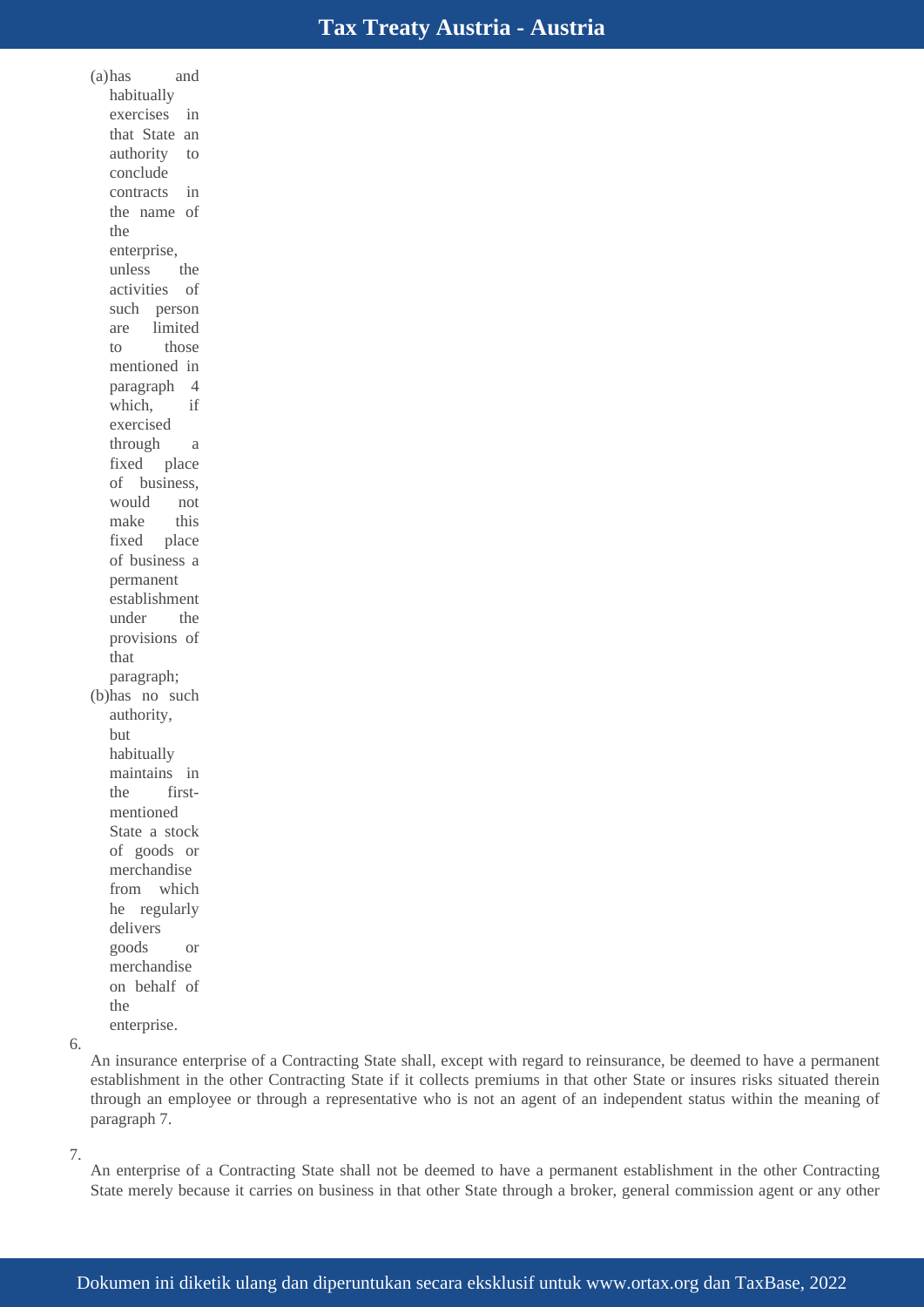agent of an independent status, provided that such persons are acting in the ordinary course of their business. However, when the activities of such an agent are devoted wholly or almost wholly on behalf of that enterprise, he will not be considered an agent of an independent status within the meaning of this paragraph.

8.

The fact that a company which is a resident of a Contracting State controls or is controlled by a company which is a resident of the other Contracting State, or which carries on business in that other State (whether through a permanent establishment or otherwise), shall not of itself constitute either company a permanent establishment of the other.

#### **Article 6 INCOME FROM IMMOVABLE PROPERTY**

1.

Income derived by a resident of a Contracting State from immovable property (including income from agriculture or forestry) situated in the other Contracting State may be taxed in that other State.

2.

The term "immovable property" shall have the meaning which it has under the laws of the Contracting State in which the property in question is situated. The term shall in any case include property accessory to immovable property, livestock and equipment used in agriculture and forestry, rights to which the provisions of general law respecting landed property apply, usufruct of immovable property and rights to variable or fixed payments as consideration for the working of, or the right to work, mineral deposits, sources and other natural resources; ships, boats and aircraft shall not be regarded as immovable property.

#### 3.

The provisions of paragraph 1 shall also apply to income derived from the direct use, letting, or use in any other form of immovable property.

#### 4.

The provisions of paragraphs 1 and 3 shall also apply to the income from immovable property of an enterprise and to income from immovable property used for the performance of independent personal services.

#### **Article 7 BUSINESS PROFITS**

1.

The profits of an enterprise of a Contracting State shall be taxable only in that State unless the enterprise carries on business in the other Contracting State through a permanent establishment situated therein. If the enterprise carries on business as aforesaid, the profits of the enterprise may be taxed in the other State but only so much of them as is attributable to:

that

- (a) permanent establishment; (b) sales in that other State of goods or merchandise of the same or similar kind as those sold through that
	- permanent establishment; or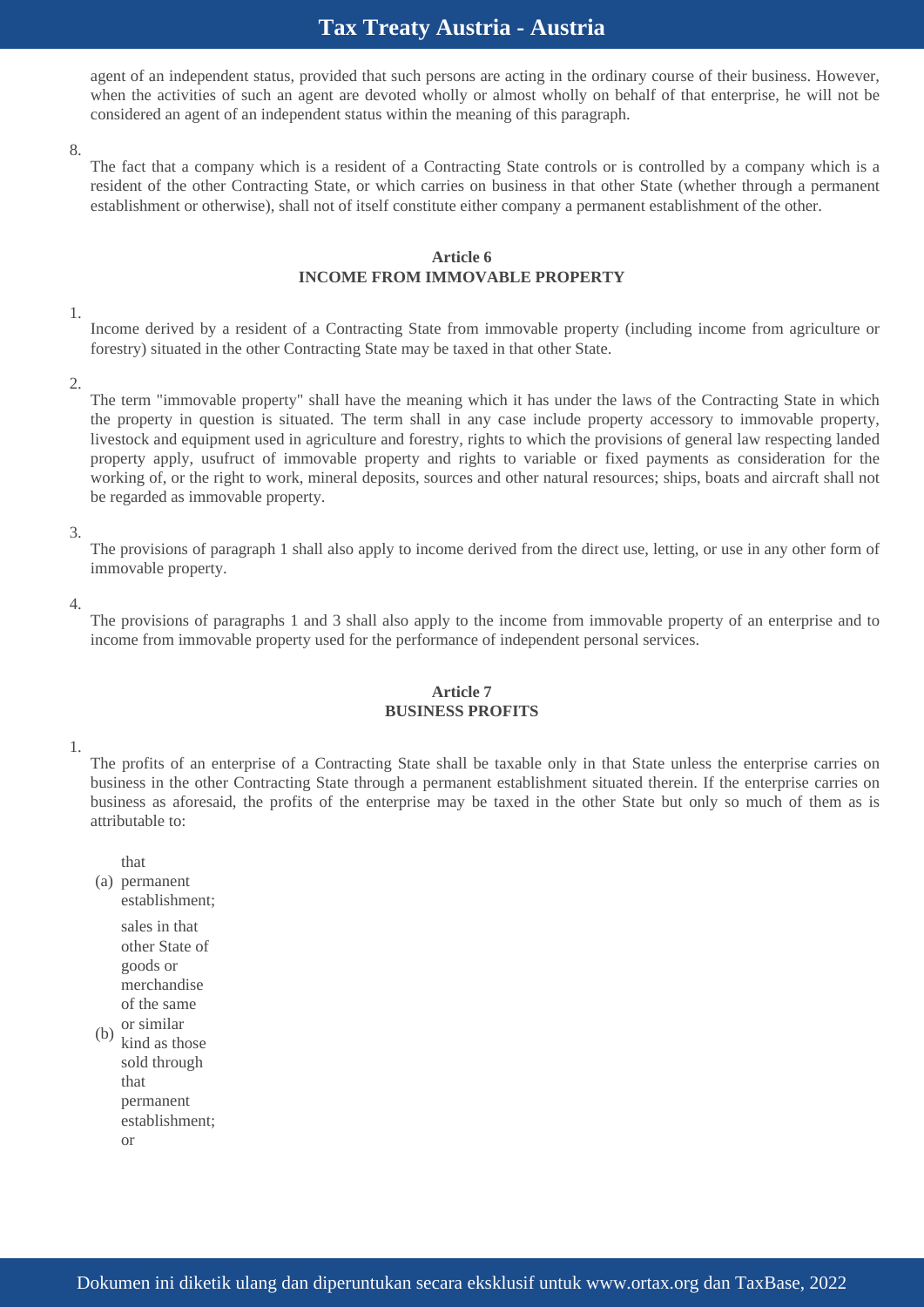other business activities carried on in that other State of the

(c) same or similar kind as those effected through that permanent establishment.

2.

Subject to the provisions of paragraph 3, where an enterprise of a Contracting State carries on business in the other Contracting State through a permanent establishment situated therein, there shall in each Contracting State be attributed to that permanent establishment the profits which it might be expected to make if it were a distinct and separate enterprise engaged in the same or similar activities under the same or similar conditions and -- dealing wholly independently with the enterprise of which it is a permanent establishment.

3.

In determining the profits of a permanent establishment, there shall be allowed as deductions expenses which are incurred for the purposes of the business of the permanent establishment including executive and general administrative expenses so incurred, whether in the State in which the permanent establishment is situated or elsewhere. However, no such deduction shall be allowed in respect of amounts, if any, paid (otherwise than towards reimbursement of actual expenses) by the permanent establishment to the head office of the enterprises or any of its other offices, by way of royalties, fees or other similar payments in return for the use of patents or other rights, or by way of commission, for specific services performed or for management, or, except in the case of a banking enterprise, by way of interest on moneys lent to the permanent establishment. Likewise, no account shall be taken, in the determination of the profits of a permanent establishment, for amounts charged (otherwise than towards reimbursement of actual expenses), by the permanent establishment to the head office of the enterprise or any of its other offices, by way of royalties, fees or other similar payments in return for the use of patents or other rights, or by way of commission for specific services performed or for management, or expect in the case of a banking enterprise, by way of interest on moneys lent to the head office of the enterprise or any of its other offices.

4.

In the absence of appropriate accounting or other data permitting the determination of the profits to be attributed to a permanent establishment, the tax may be assessed in the Contracting State in which the permanent establishment is situated in accordance with the laws of that State, in particular regard being had to the normal profits of similar enterprise engaged in the same or similar conditions, provided that, on the basis of the available information, the determination of the profits of the permanent establishment is consistent with the principles stated in this Article.

5.

For the purpose of the preceding paragraphs, the profits to be attributed to the permanent establishment shall be determined by the same method year by year unless there is good and sufficient reason to the contrary.

6.

Where profits include items of income which are dealt with separately in other Articles of this Agreement, then the provisions of those Articles shall not be affected by the provisions of this Article.

7.

The term "profits" as used in this Article includes the profits derived by any partner from his participation in a partnership and, in the case of Austria, from a participation in a sleeping partnership (Stille Gesellschaft) created under Austrian law.

#### **Article 8 SHIPPING AND AIR TRANSPORT**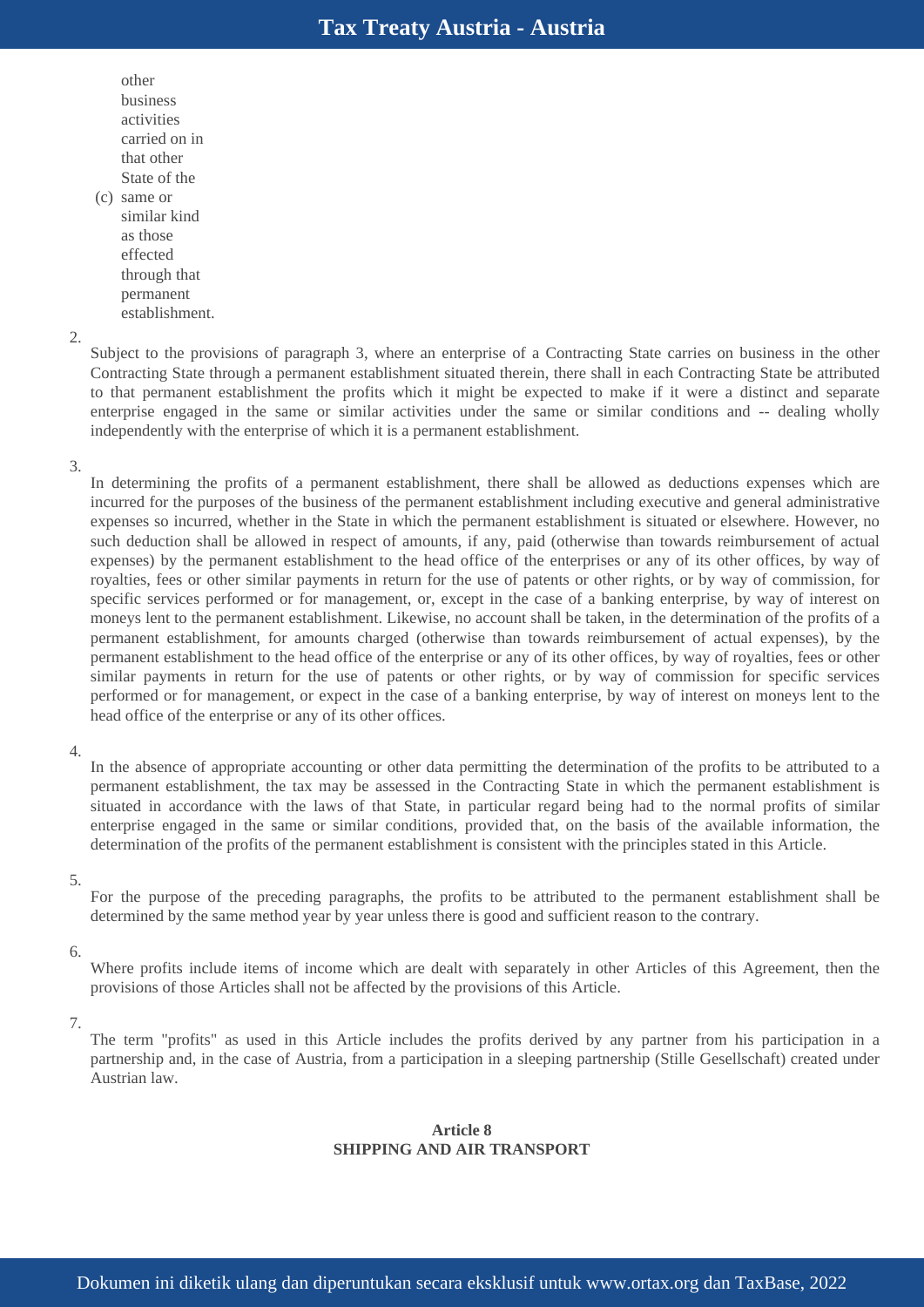1.

Profits from sources within a Contracting State derived by an enterprise of the other Contracting State from the operation of ships in international traffic may be taxed in the first-mentioned State, but the tax imposed shall be reduced by an amount equal to 50% thereof.

2.

Profits from the operation of aircraft in international traffic shall be taxable only in the Contracting State of which the enterprise operating the aircraft is a resident.

3.

The provision of paragraph 1 shall also apply to profits from the participation in a pool, a joint business or an international operating agency.

#### **Article 9 ASSOCIATED ENTERPRISES**

Where :

(a)an enterprise of a Contracting State participates directly or indirectly in the management, control or capital of an enterprise of the other Contracting State, or (b)the same persons participate directly or indirectly in the management, control or capital of an enterprise of a Contracting State and an enterprise of the other Contracting State,

and in either case conditions are made or imposed between the two enterprises in their commercial or financial relations which differ from those which would be made between independent enterprises, then any profits which would, but for those conditions, have not so accrued, may be included in the profits of that enterprise and taxed accordingly.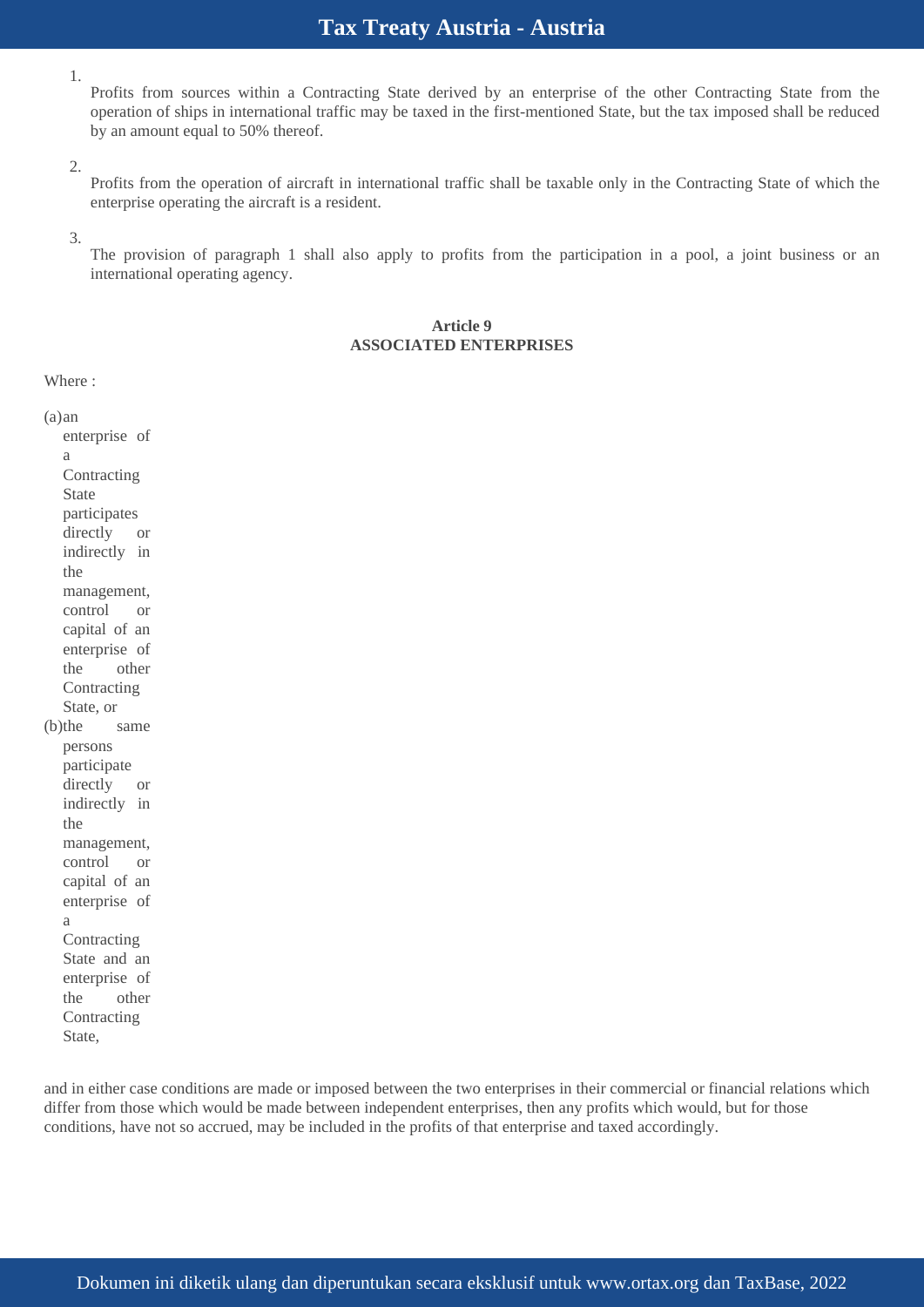#### **Article 10 DIVIDENDS**

1.

Dividends paid by a company which is a resident of a Contracting State to a resident of the other Contracting State may be taxed in that other State.

2.

However, such pidends may also be taxed in the Contracting State of which the company paying the pidends is a resident and according to the laws of that State, but if the recipient is the beneficial owner of the pidends the tax so charged shall not exceed:

(a) partnership) 10% of the gross amount of the pidends if the recipient is a company (other than a which holds directly at least 25% of the capital of the company paying the pidends; (b) the 15% of the gross amount of pidends in all other cases. This paragraph shall not affect the taxation of the company in respect of the profits out of which the pidends are paid.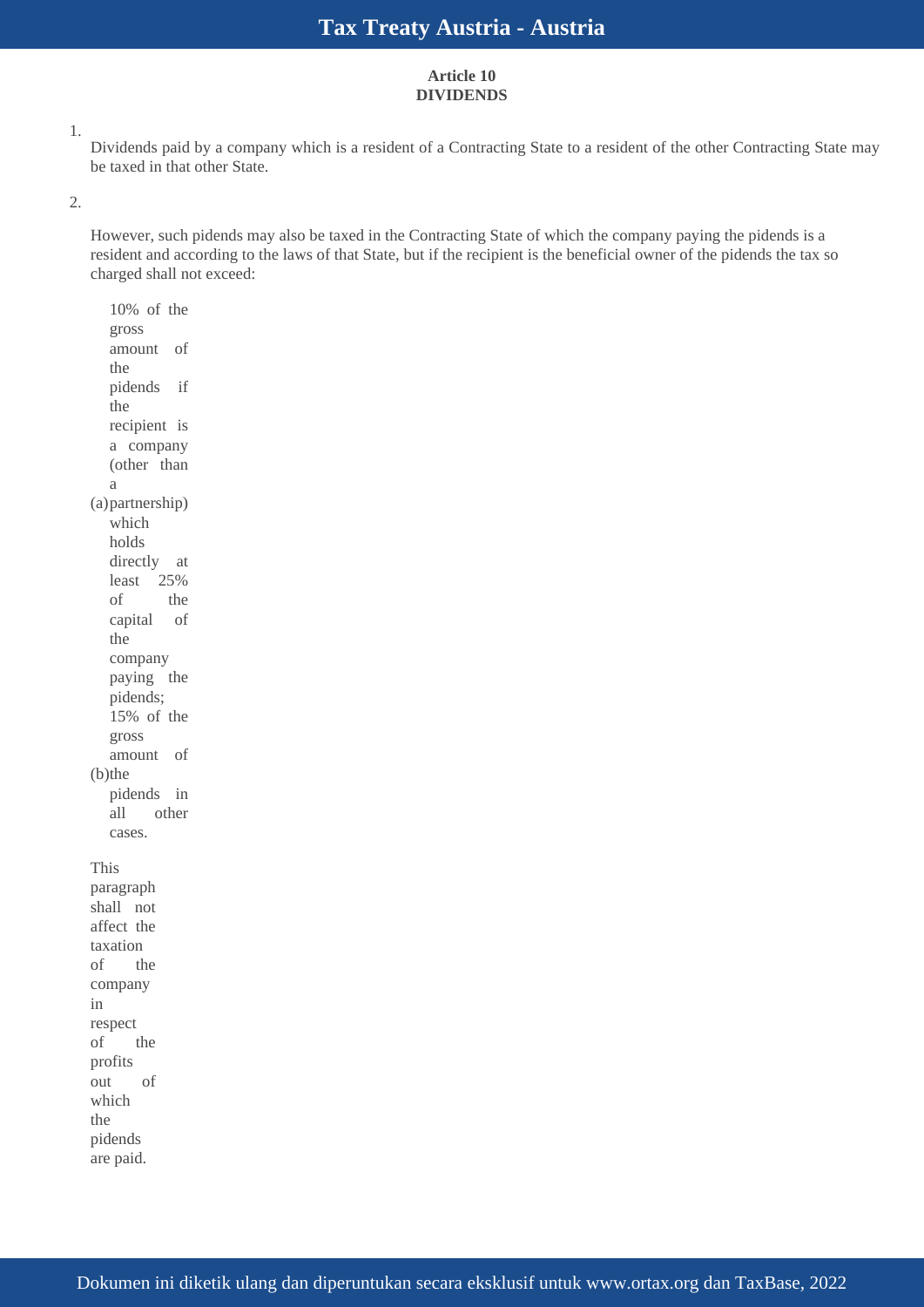The terms "pidends" as used in this Article means income from shares or other rights, not being debt-claims, participating in profits, as well as income from other corporate rights which is subjected to the same taxation treatment as income from shares by the laws of the State of which the company making the distribution is a resident.

4.

3.

The provisions of paragraphs 1 and 2 shall not apply if the beneficial owner of the pidends, being a resident of a Contracting State, carries on business in the other Contracting State of which the company paying the pidends is a resident, through a permanent establishment situated therein, or performs in that other State independent personal services from a fixed base situated therein, and the holding in respect of which the pidends are paid is effectively connected with such permanent establishment or fixed base. In such case, the provisions of Article 7 or Article 14, as the case may be, shall apply.

5.

Where a company which is a resident of a Contracting State derives profits or income from the other Contracting State, that other State may not impose any tax on the pidends paid by the company, except insofar as such pidends are paid to a resident of that other State or insofar as the holding in respect of which the pidends are paid is effectively connected with a permanent establishment or a fixed base situated in that other State, nor subject the company's undistributed profits to a tax on the company's undistributed profits, even if the pidends paid or the undistributed profits consist wholly or partly of profits or income arising in such other State.

#### 6.

Notwithstanding any other provisions of this Agreement where a company which is a resident of a Contracting State has a permanent establishment in the other Contracting State, the profits of the permanent establishment may be subjected to an additional tax in that other State in accordance with its law, but the additional tax so charged shall not exceed 80% of 15% of the amount of such profits after deducting therefrom income tax and other taxes on income imposed thereon in that other State.

7.

The provisions of paragraph 6 of this Article shall not affect the provisions contained in any production sharing contracts and contracts of work (or any other similar contracts) relating to oil and gas sector or other mining sector concluded on or before 31 December 1983 by the Government of Indonesia, its instrumentality, its relevant State oil and gas company or any other entity thereof with a person who is resident of Austria.

## **Article 11 INTEREST**

1.

Interest arising in a Contracting State and paid to a resident of the other Contracting State may be taxed in that other State.

#### 2.

However, such interest may also be taxed in the Contracting State in which it arises, and according to the laws of that State, but if the recipient is the beneficial owner of the interest the tax so charged shall not exceed 10% of the gross amount of the interest.

#### 3.

Notwithstanding the provisions of paragraph 2, interest arising in a Contracting State and derived by the Government of the other Contracting State including local authorities thereof, the Central Bank or any financial institution controlled by that Government, shall be exempted from tax in the first-mentioned State.

4.

For the purpose of paragraph 3, the terms "the Central Bank" and "financial institution controlled by that Government" means:

(a)In the case of Indonesia: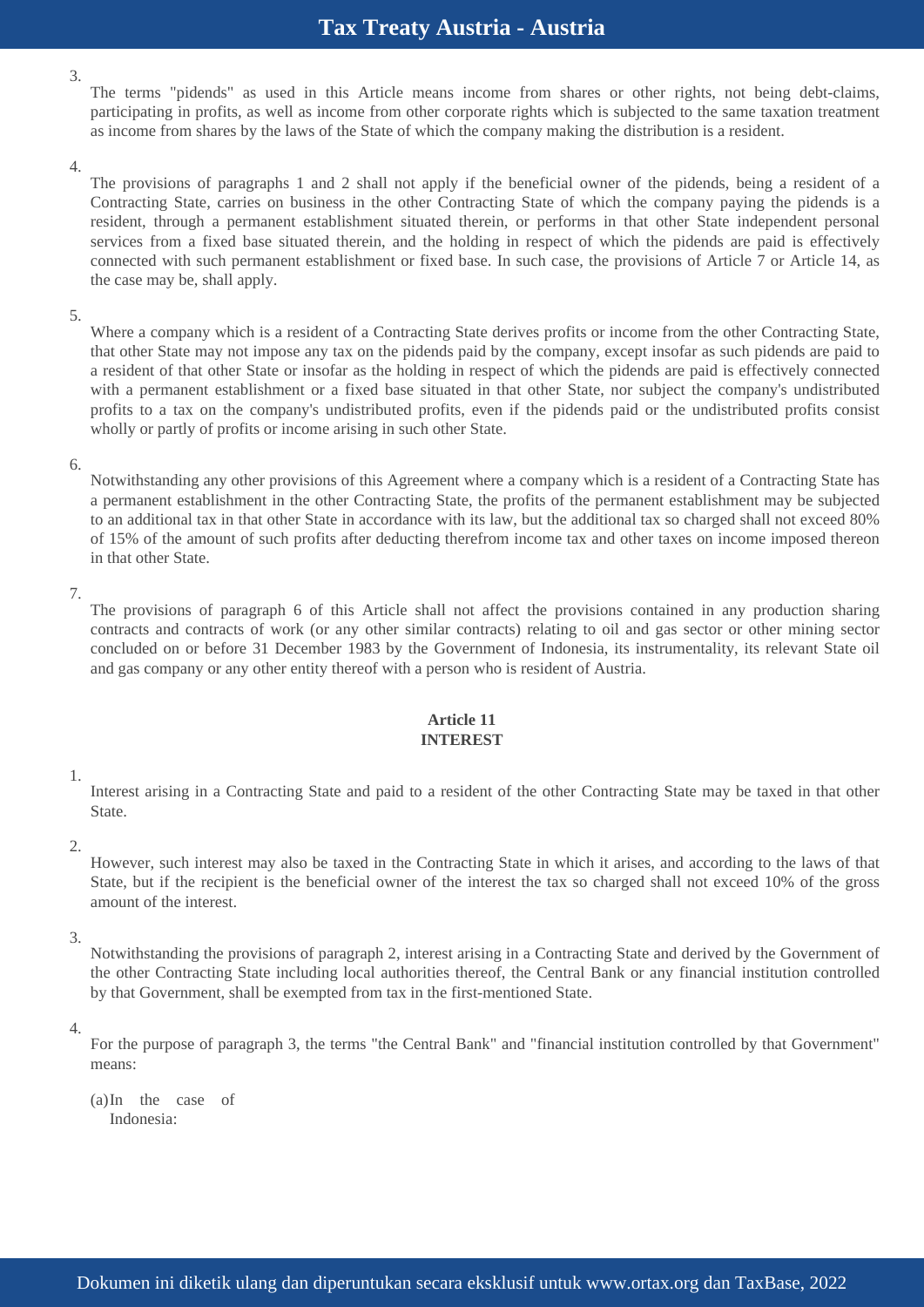(i) the Bank Indonesia (the Central Bank of Indonesia); (ii) such other financial institution, the capital of which is wholly owned by the Government of the Republic of Indonesia, as may be agreed upon from time to time between the Government of the Contracting State. (b)In the case of Austria: the Österreichische

5.

Kontrollbank Aktiengesellschaft.

The term "interest" as used in this Article means income from debt-claims of every kind, whether or not secured by a mortgage, and whether or not carrying a right to participate in the debtor's profits, and in particular, income from Government securities and income from bonds or debentures, including premiums and prizes attaching to such securities, bonds or debentures, as well as income assimilated to income from money lent by the taxation law of the State in which the income arises, including interest on deferred payment sales. money lent by the taxation law of the State in which the income arises, including interest on deferred payment sales.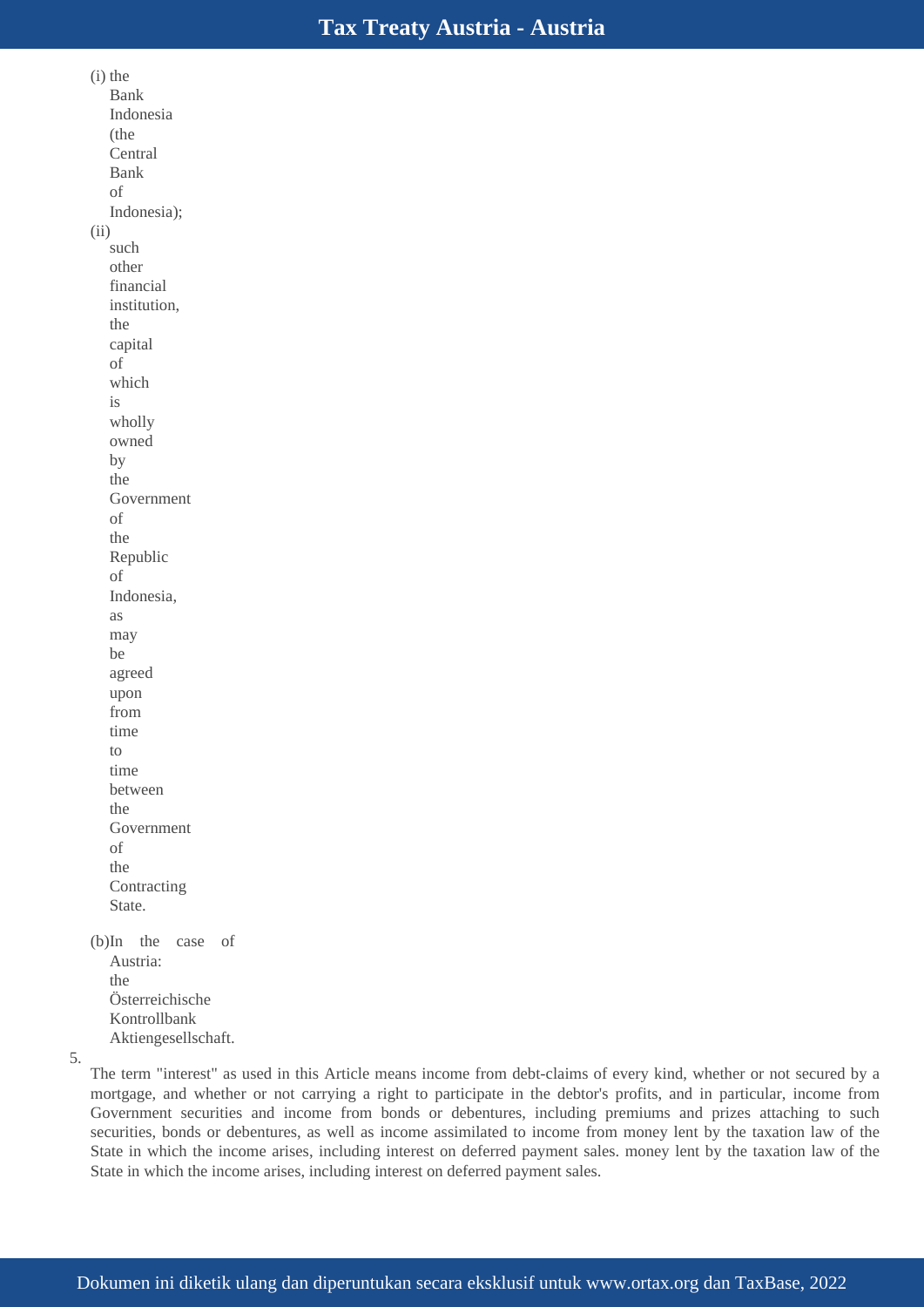6.

The provisions of paragraphs 1 and 2 shall not apply if the beneficial owner of the interest, being a resident of a Contracting State, carries on business in the other Contracting State in which the interest arises, through a permanent establishment situated therein, or performs in that other State independent personal services from a fixed base situated therein, and the debt-claim in respect of which the interest is paid is effectively connected with (a) such permanent establishment or fixed base, or with (b) business activities referred to under (c) of paragraph 1 of Article 7. In such case, the provisions of Article 7 or Article 14, as the case may be, shall apply.

7.

Interest shall be deemed to arise in a Contracting State when the payer is that State itself, a political subpision, a local authority or a resident of that State.

Where, however, the person paying the interest, whether he is a resident of a Contracting State or not, has in a Contracting State a permanent establishment or a fixed base in connection with which the indebtedness on which the interest is paid was incurred, and such interest is borne by such permanent establishment or fixed base, then such interest shall be deemed to arise in the State in which the permanent establishment or fixed base is situated.

8.

Where, by reason of a special relationship between the payer and the beneficial owner or between both of them and some other persons, the amount of the interest, having regard to the debt-claim for which it is paid, exceeds the amount which would have been agreed upon by the payer and the beneficial owner in the absence of such relationship, the provisions of this Article shall apply to the last-mentioned amount. In such case, the excess part of the payments shall remain taxable according to the laws of each Contracting State, due regard being had to the other provisions of this Agreement.

## **Article 12 ROYALTIES**

1.

Royalties arising in a Contracting State and paid to a resident of the other Contracting State may be taxed in that other State.

2.

However, such royalties may also be taxed in the Contracting State in which they arise, and according to the laws of that State, but if the recipient is the beneficial owner of the royalties the tax so charged shall not exceed 10% of the gross amount of the royalties.

3.

The term "royalties" as used in this Article means payments of any kind received as a consideration for the use of, or the right to use, any copyright of literary, artistic or scientific work including cinematograph films or films or tapes for radio or television broadcasting, any patent, trade mark, design or model, plan, secret formula or process, or for the use of, or the right to use, industrial, commercial or scientific equipment, or for information concerning industrial, commercial or scientific experience.

4.

The provisions of paragraphs 1 and 2 shall not apply if the beneficial owner of the royalties, being a resident of a Contracting State, carries on business in the other Contracting State in which the royalties arise, through a permanent establishment situated therein, or performs in that other State independent personal services from a fixed base the situated therein, and the right or property in respect of which the royalties are paid is effectively connected with (a) such permanent establishment or fixed base, or with (b) business activities referred to under (c) of paragraph 1 of Article 7. In such case, the provisions of Article 7 or Article 14, as the case may be, shall apply.

5.

Royalties shall be deemed to arise in a Contracting State when the payer is that State itself, a political subpision, a local authority or a resident of that State. Where, however, the person paying the royalties, whether he is a resident of a Contracting State or not, has in a Contracting State a permanent establishment or a fixed base in connection with which the liability to pay the royalties was incurred, and such royalties are borne by such permanent establishment or fixed base, then such royalties shall be deemed to arise in the State in which the permanent establishment or fixed base is situated.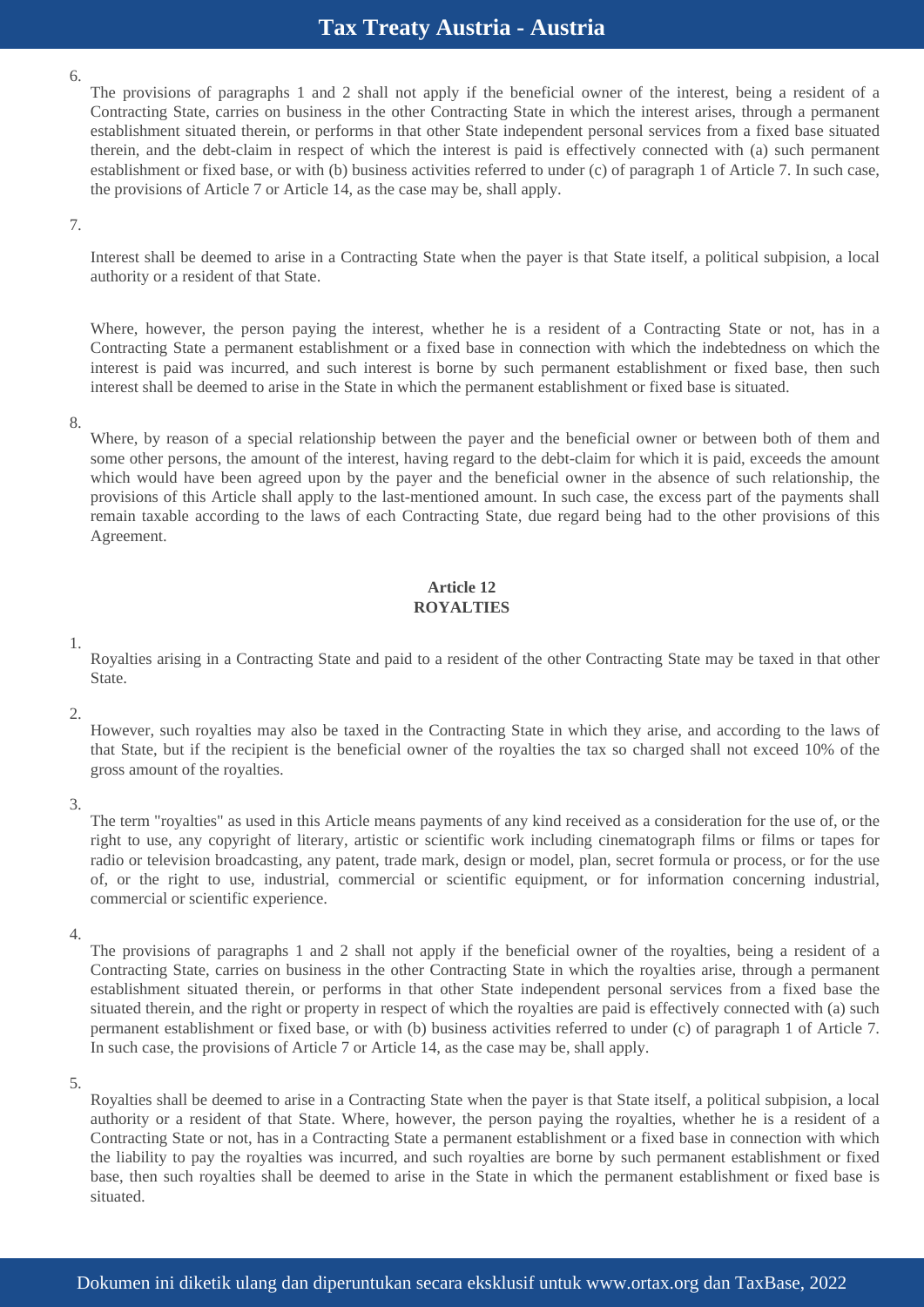6.

Where, by reason of a special relationship between the payer and the beneficial owner or between both of them and some other person, the amount of the royalties, having regard to the use, right or information for which they are paid, exceeds the amount which would have been agreed upon by the payer and the beneficial owner in the absence of such relationship, the provisions of this Article shall apply only to the last-mentioned amount. In such case, the excess part of the payment shall remain taxable according to the laws of each Contracting State, due regard being had to the other provisions of this Agreement.

## **Article 13 CAPITAL GAINS**

1.

Gain derived by a resident of a Contracting State from alienation of immovable property referred to in Article 6 and situated in the other Contracting State may be taxed in that other State.

2.

Gains from the alienation of movable property forming part of the business property of a permanent establishment which an enterprise of a Contracting State has in the other Contracting State or of movable property pertaining to a fixed base available to a resident of a Contracting State in the other Contracting State for the purpose the performing independent personal services, including such gains from the alienation of such a permanent establishment (alone or with the whole enterprise) or of such fixed base, may be taxed in that other State.

3.

Gains derived by a resident of a Contracting State from the alienation of aircraft operated in international traffic of movable property pertaining to the operation of such aircraft shall be taxable only in that State.

4.

Gains from the alienation of any property other than that referred to in the preceding paragraph shall be taxable only in the Contracting State of which the alienator is a resident.

#### **Article 14 INDEPENDENT PERSONAL SERVICES**

1.

Income derived by a resident of a Contracting State in respect of professional services or other activities of an independent character shall be taxable only in that State unless he has a fixed base regularly available to him in the other Contracting State for the purpose of performing his activities or he is present in that other State for a period or periods exceeding in the aggregate 90 days in any twelve-month period. If he has such a fixed base or remains in that other State for the aforesaid period, the income may be taxed in that other State but only so much of it as is attributable to that fixed base or is derived in that other State during the aforesaid period or periods.

2.

The term "professional services" includes especially independent scientific, literary, artistic, educational or teaching activities as well as the independent activities of physicians, lawyers, engineers, architects, dentists and accountants.

## **Article 15 DEPENDENT PERSONAL SERVICES**

1.

Subject to the provisions of Articles 16, 18, 19, 20 and 21, salaries, wages and other similar remuneration derived by a resident of a Contracting State in respect of an employment shall be taxable only in that State unless the employment is exercised in the other Contracting State. If the employment is so exercised, such remuneration as is derived therefrom may be taxed in that other State.

2.

Notwithstanding the provisions of paragraph 1, remuneration derived by a resident of a Contracting State in respect of an employment exercised in the other Contracting State shall be taxable only in the first-mentioned State, if: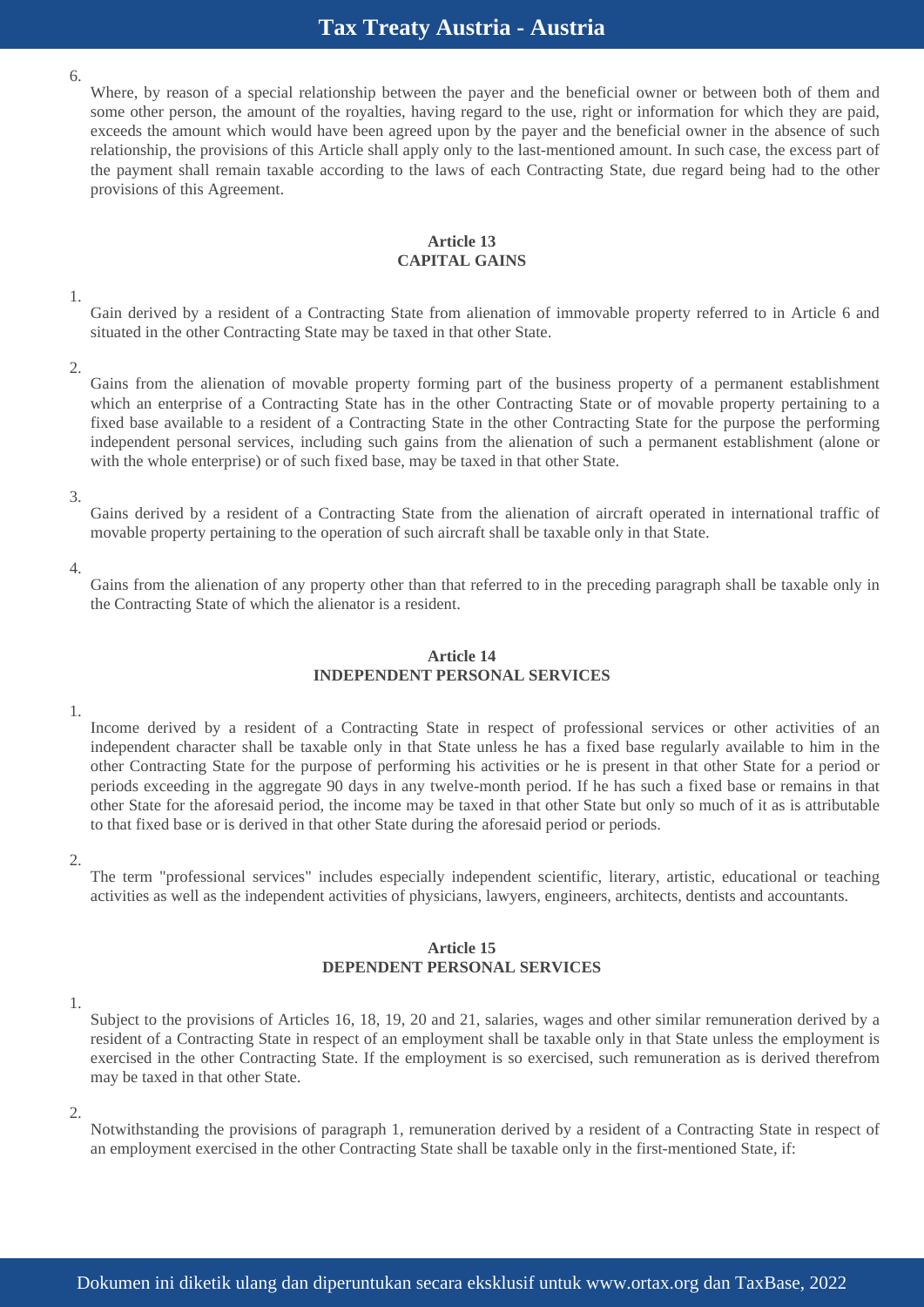(a)the recipient is present in that other State for a period or periods not exceeding in the aggregate 183 days within any period of twelve months; and (b)the remuneration is paid by, or on behalf of, an employer who is not a resident of the other State; and (c)the remuneration is not borne by a permanent establishment or a fixed base which the employer has in the other State.

3.

Notwithstanding the preceding provisions of this Article, remuneration derived in respect of an employment exercised aboard a ship or aircraft operated in international traffic by an enterprise of a Contracting State shall be taxable only in that State.

#### **Article 16 DIRECTOR'S FEES**

Notwithstanding the provisions of Articles 14 or 15, directors' fees and other similar payments derived by a resident of a Contracting State in his capacity as a member of the board of directors or any other similar organ of a company which is a resident of the other Contracting State may be taxed in that other State.

### **Article 17 ARTISTES AND ATHLETES**

1.

Notwithstanding the provisions of Articles 14 and 15, income derived by a resident of a Contracting State as an entertainer, such as a theatre, motion picture, radio or television artiste, or a musician, or as an athlete, from his personal activities as such exercised in the other Contracting State, may be taxed in that other State.

2.

Where income in respect of personal activities exercised by an entertainer or an athlete in his capacity as such accrues not to the entertainer or athlete himself but to another person, that income may, notwithstanding the provisions of Articles 7, 14 and 15, be taxed in the Contracting State in which the activities of the entertainer or athlete are exercised.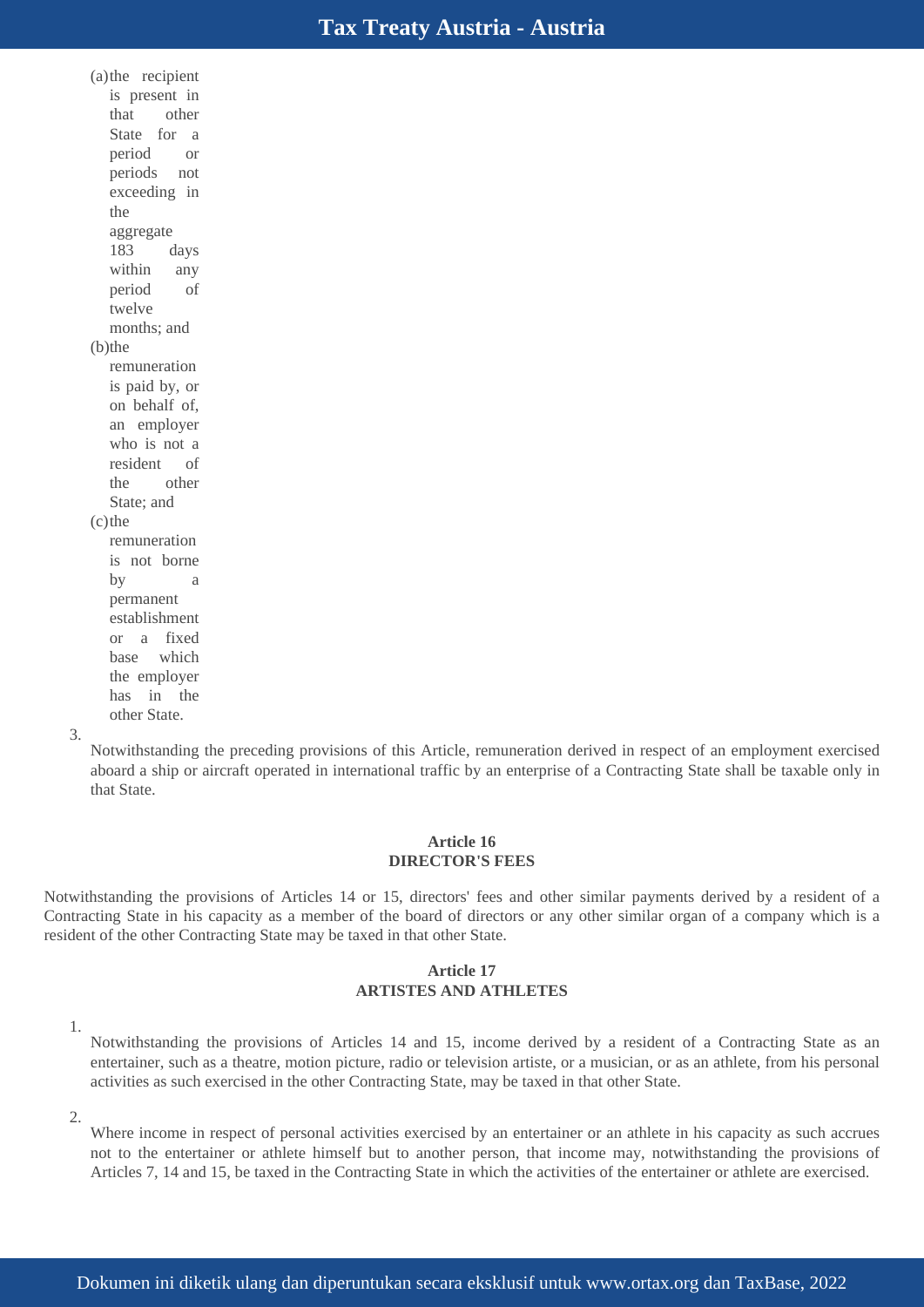Notwithstanding the provisions of paragraphs 1 and 2 income derived by an entertainer or athlete from his personal activities as such shall be exempt from tax in the Contracting State in which these activities are exercised if the activities are exercised within the framework of a visit which is substantially supported by the other Contracting State, a political subpision, a local authority or public institution thereof.

#### **Article 18 PENSIONS**

Subject to the provisions of paragraph 2 of Article 19, pensions and other similar remuneration paid to a resident of a Contracting State in consideration of past employment shall be taxable only in that State.

2.

1.

3.

Notwithstanding the provisions of paragraphs (1), pensions paid by a Government approved pension fund or social security pensions of a Contracting State to a resident of the other Contracting State may be taxed in the first-mentioned State.

#### **Article 19 GOVERNMENT SERVICES**

1.(a)Remuneration,

other than a pension, paid by a Contracting State or a political subpision or a local authority thereof to an inpidual in respect of services rendered to that State or subpision or authority shall be taxable only in that State. (b)However, such remuneration shall be taxable only in the other Contracting State if the services are rendered in that other State and the inpidual is a resident of that State who: (i) is a national of that State; or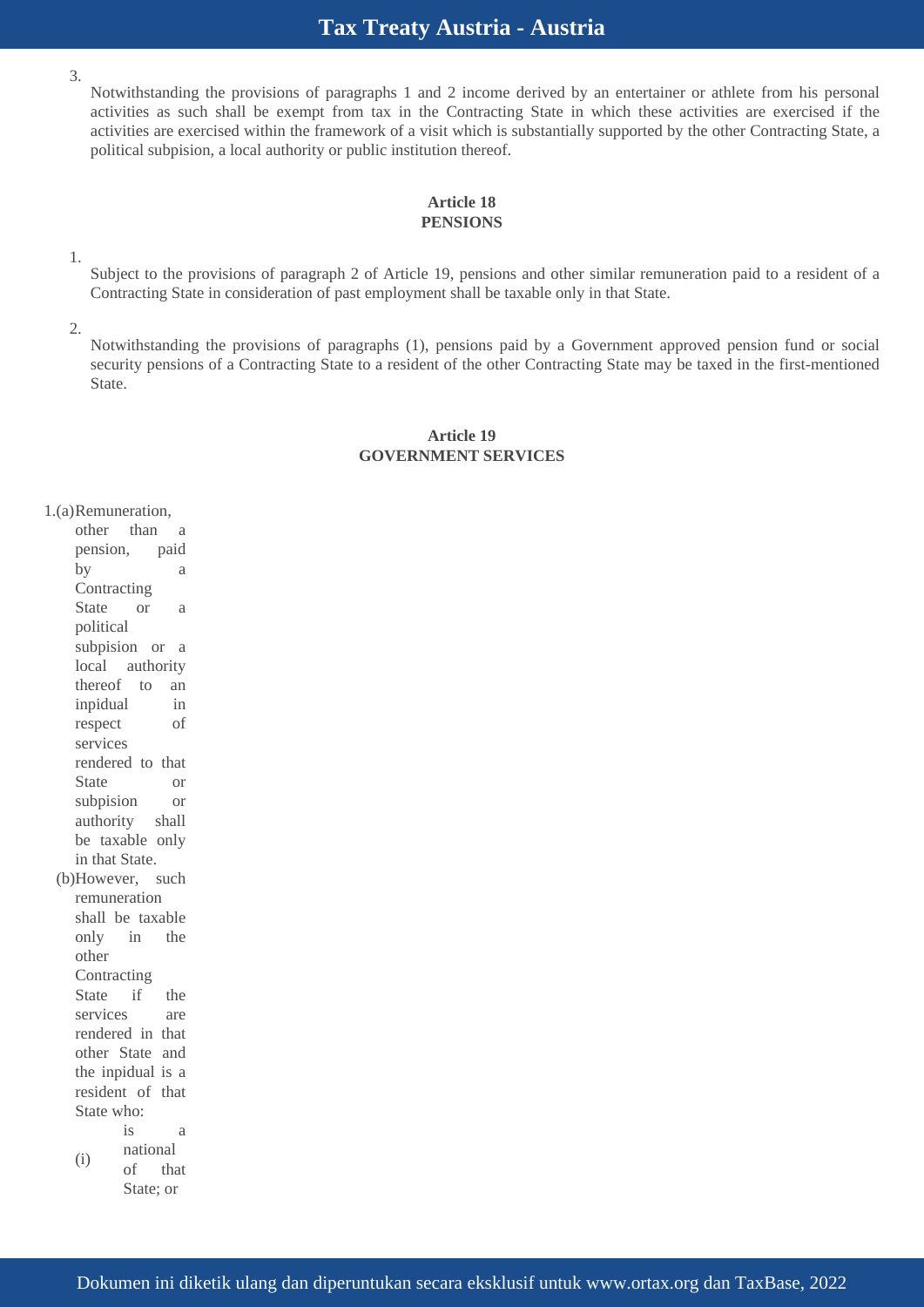$\lim_{n \to \infty}$ did not become a resident of that solely for the purpose of rendering the services.  $2(a)$ Any pension paid by, or out of funds created by a Contracting State or a political subpision or a local authority thereof to an inpidual in respect of services rendered to that State or subpision or authority shall be taxable only in that State. (b) Contracting However, such pension shall be taxable only in the other State if the inpidual is a resident of, and a national of, that other State.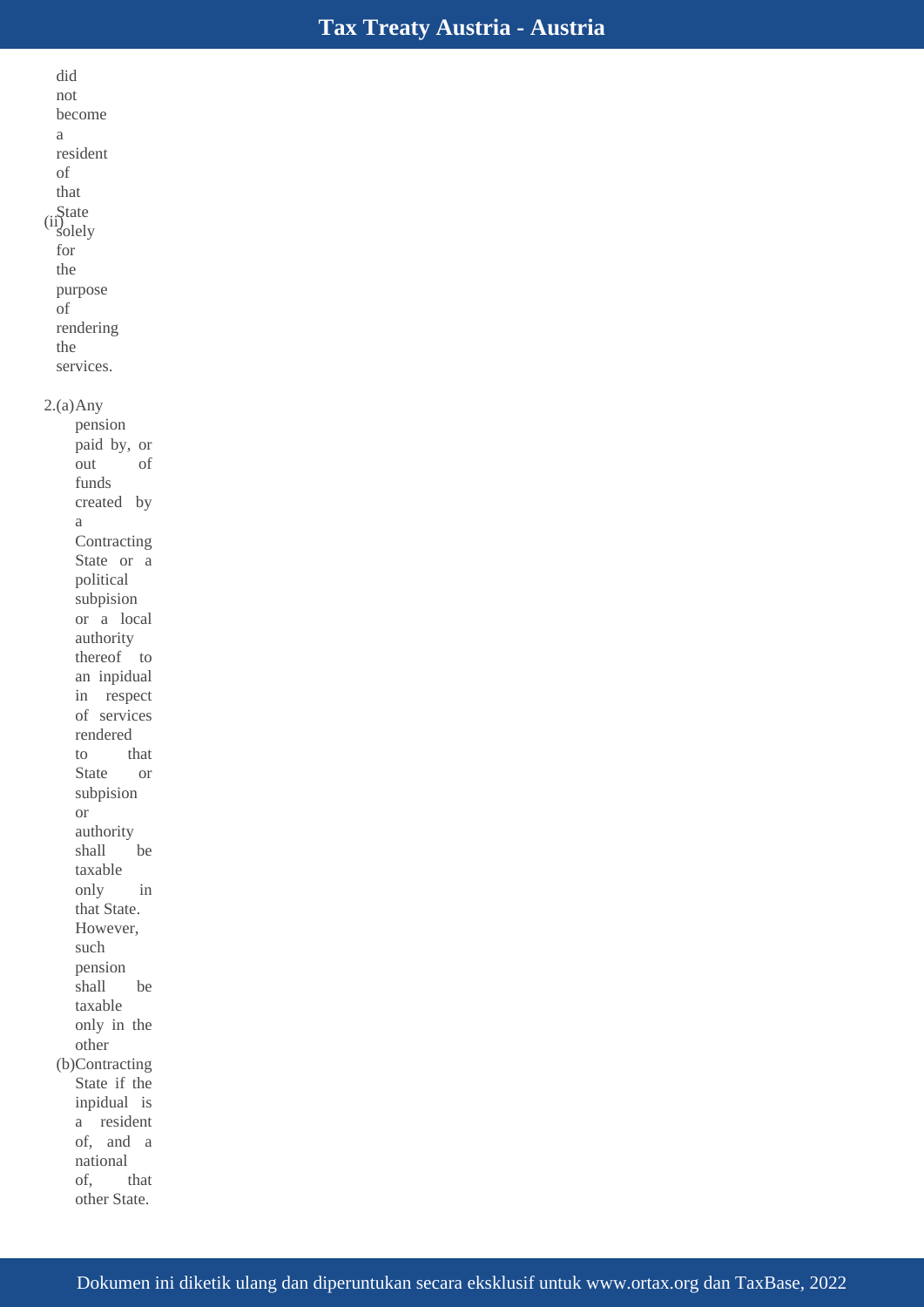3.The provisions of Article 15, 16 and 18 shall apply to remuneration and pensions in respect of services rendered in connection with a business carried on by a **Contracting** State or a political subpision or a local authority thereof.

#### **Article 20**

#### **TEACHERS AND RESEARCHERS**

A professor, teacher or researcher who makes a temporary visit to a Contracting State solely for the purpose of teaching or conducting research at a university, college, school or other recognized educational institution, and who is a resident of the other Contracting State shall be exempt from tax in the first-mentioned State for a period not exceeding two years in respect of remuneration for such teaching or research.

#### **Article 21 STUDENTS**

Payments which a student, apprentice or business trainee who is or was immediately before visiting a Contracting State a resident of the other Contracting State and who is in the first-mentioned State solely for the purpose of his education or training, receives for the purpose of his maintenance, education or training shall not be taxed in that first-mentioned State, provided that such payments are made to him from sources outside that State.

#### **Article 22 OTHER INCOME**

1.

Items of income of a resident of a Contracting State, wherever arising, not dealt with in the foregoing Articles of this Agreement shall be taxable only in that State.

2.

The provisions of paragraph 1 shall not apply to income, other than income from immovable property as defined in paragraph 2 of Article 6, if the recipient of such income, being a resident of a Contracting State, carries on business in the other Contracting State through a permanent establishment situated therein, or performs in that other State independent personal services from a fixed base situated therein, and the right or property in respect of which the income is paid is effectively connected with such permanent establishment or fixed base. In such case the provisions of Article 7 or Article 14, as the case may be, shall apply.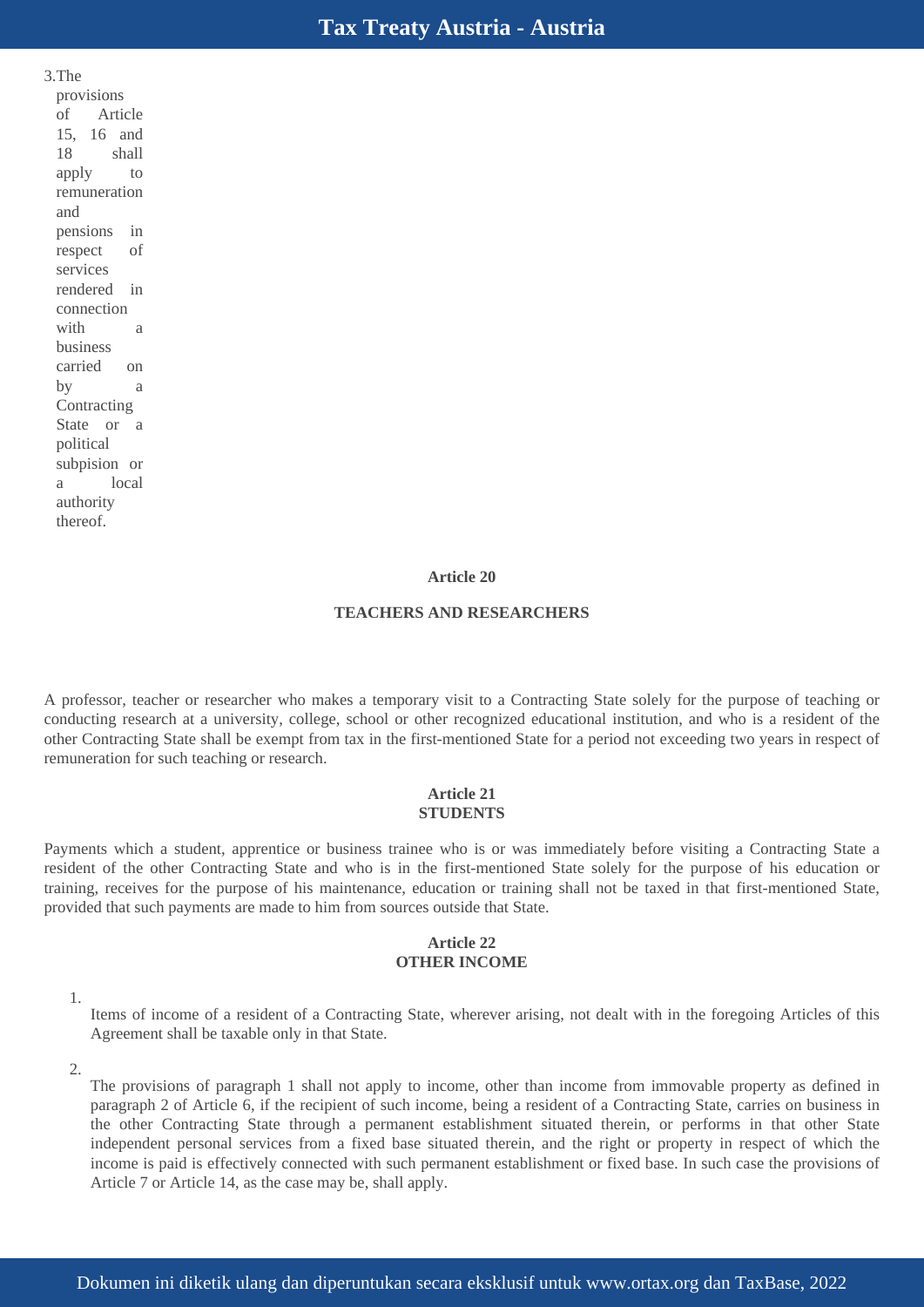Notwithstanding the provision of paragraphs 1 and 2 items of income of a resident of a Contracting State not dealt with in the foregoing Articles of this Agreement and arising in the other Contracting State may also be taxed in that other State.

## **Article 23 CAPITAL**

1.

3.

Capital represented by immovable property referred to in Article 6, owned by a resident of a Contracting State and situated in the other Contracting State, may be taxed in that other State.

2.

Capital represented by movable property forming part of the business property of a permanent establishment which an enterprise of a Contracting State has in the other Contracting State or by movable property pertaining to a fixed base available to a resident of a Contracting State in the other Contracting State for the purpose of performing independent personal services may be taxed in that other State.

3.

Capital represented by ships and aircraft operated in international traffic and by movable property pertaining to the operation of such ships and aircraft shall be taxable only in the Contracting State of which the enterprise operating the aircraft is a resident.

4.

All other elements of capital of a resident of a Contracting State shall be taxable only in that State.

### **Article 24 ELIMINATION OF DOUBLE TAXATION**

1.

The laws of each of the Contracting States shall continue to govern the taxation of income and capital whether derived from or situated in the Contracting State or elsewhere, except where express provisions to the contrary are made in this Agreement.

2.

In the case of Indonesia, double taxation shall be avoided as follows: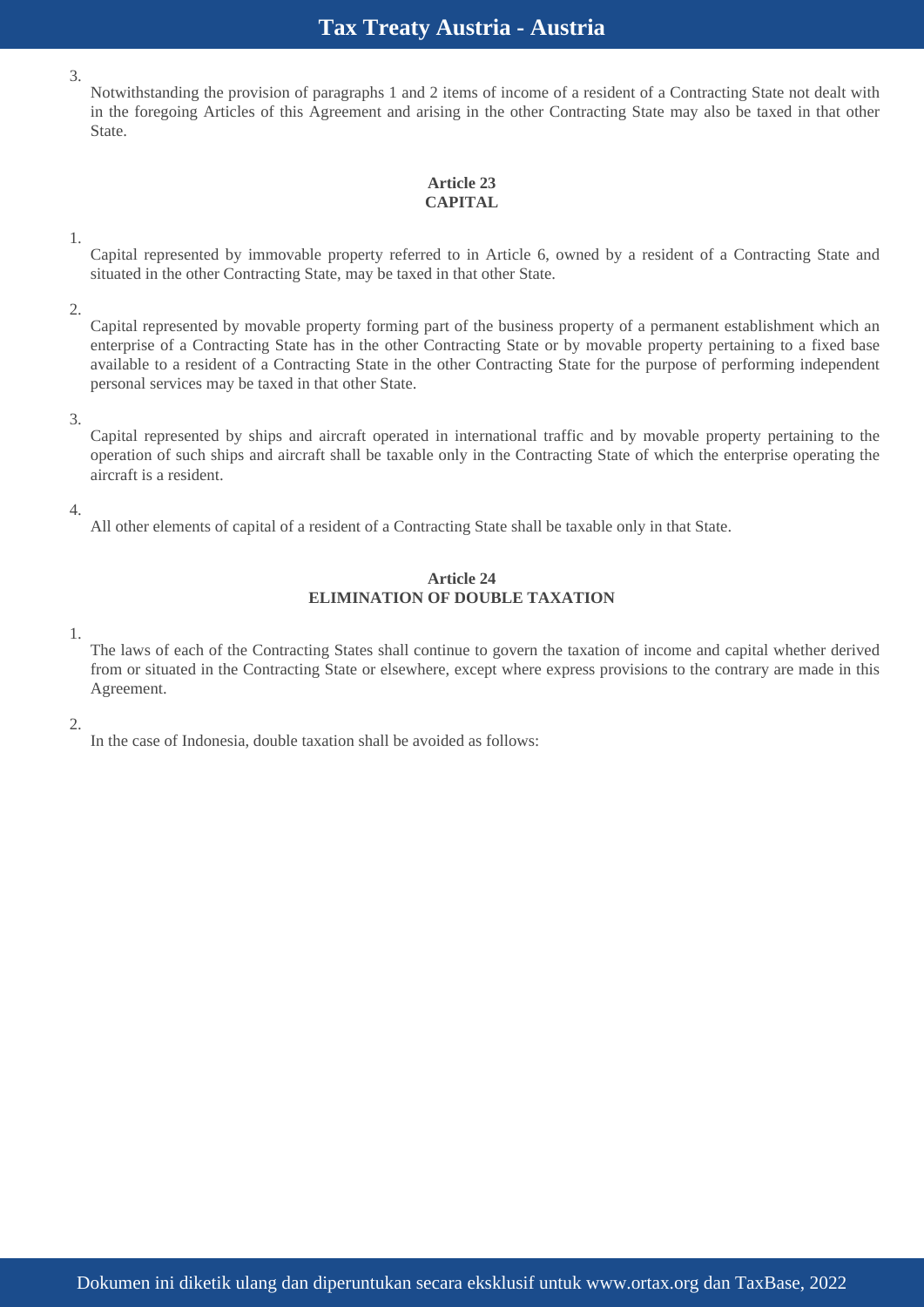(a) Indonesia, when imposing tax on residents of Indonesia, may include in the basis upon which such tax is imposed the items of income which may be taxed in Austria in accordance with the provisions of this Agreement.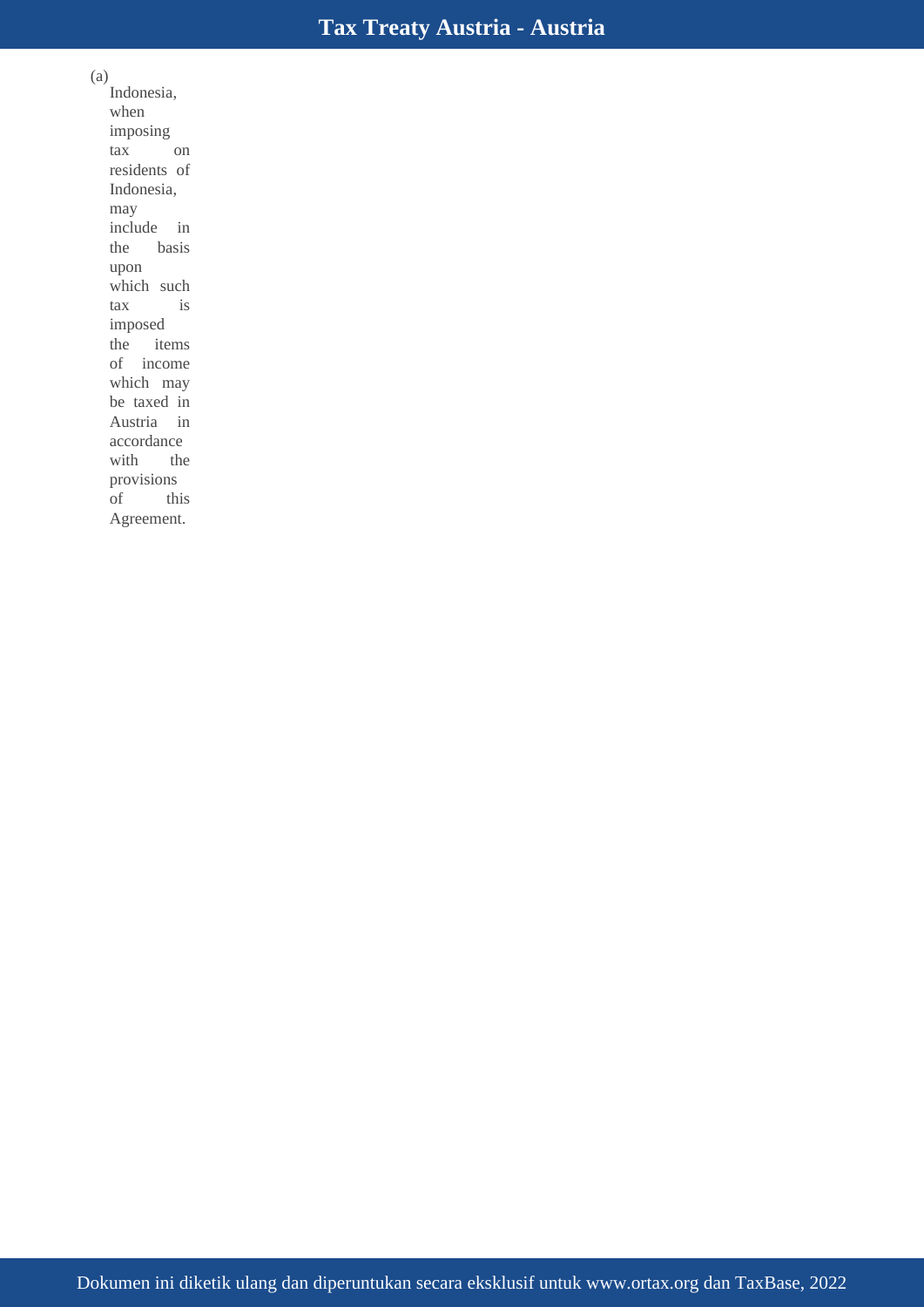(b) Where a resident of Indonesia derives income from Austria and such income may be taxed in accordance with the provisions of this Agreement, the amount of Austrian tax payable in respect of the income shall be allowed as a credit against the Indonesian tax imposed on that resident. The amount of credit, however, shall not exceed that part of the Indonesian tax which is appropriate to the income.

3.

In the case Austria, double taxation shall be avoided as follows: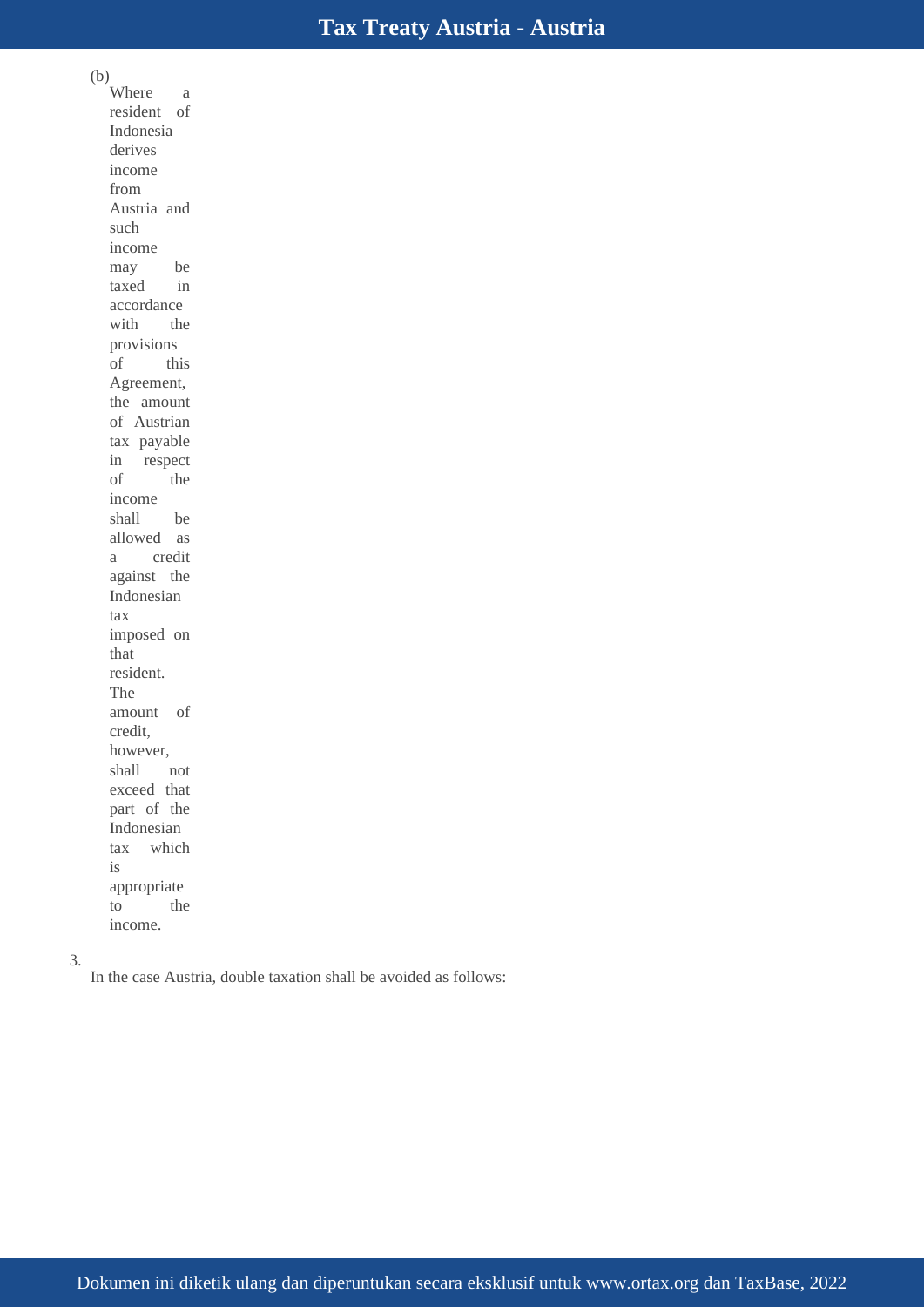(a) Where a resident of Austria derives income or owns capital which, in accordance with the provisions of this Agreement may be taxed in Indonesia, Austria shall, subject to the provisions of paragraphs b and c, exempt such income or capital from tax.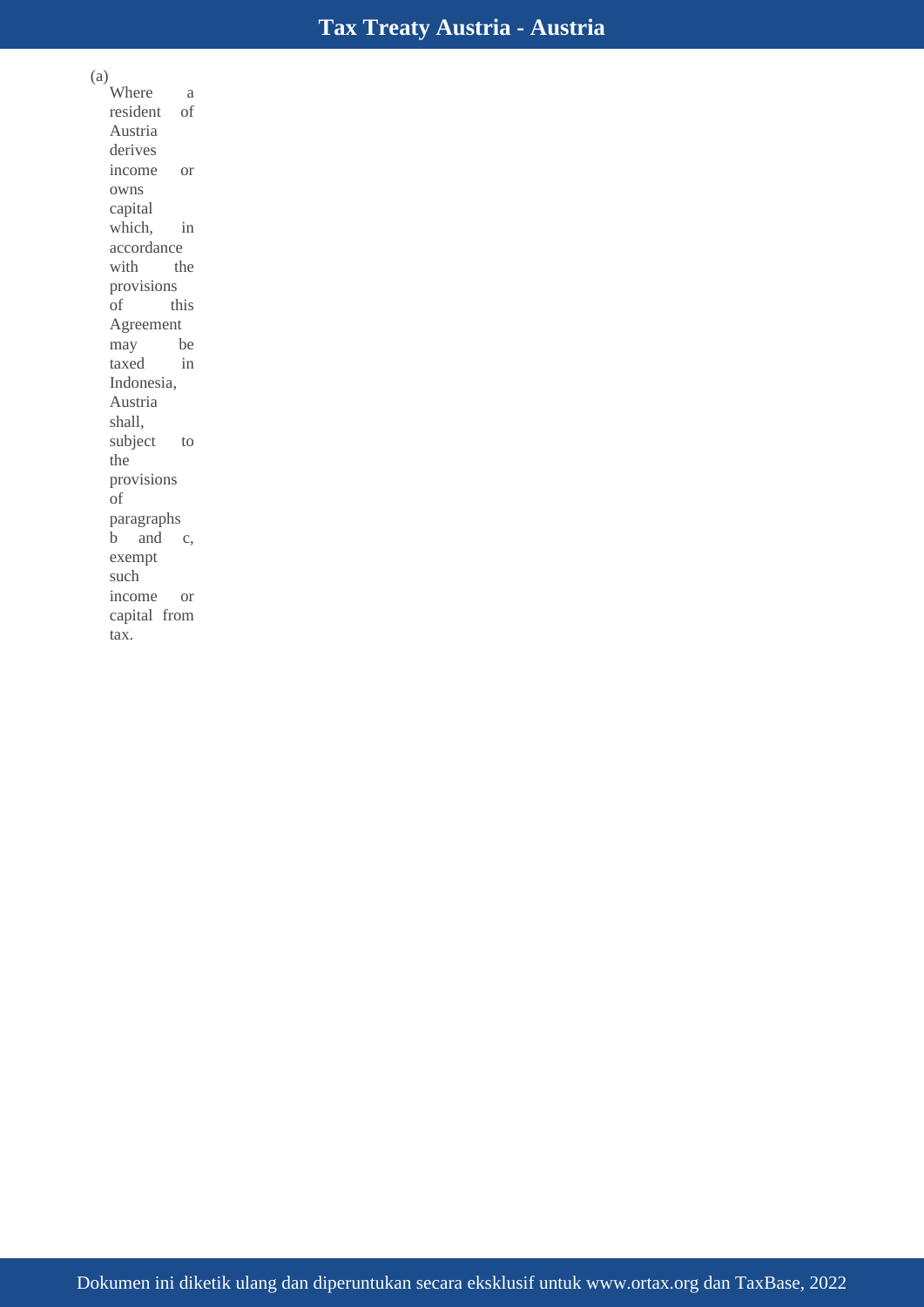(b) Where a resident of Austria derives items of income which, in accordance with the provisions of paragraph 1 of Article 8, paragraph 2 of Article 10, 11 or 12 may be taxed in Indonesia, Austria shall allow as a deduction from the tax on the income of that resident an amount equal to the tax paid in Indonesia. Such deduction shall not, however, exceed that part of the tax, as computed before the deduction is given which is attributable to such items of income derived from Indonesia.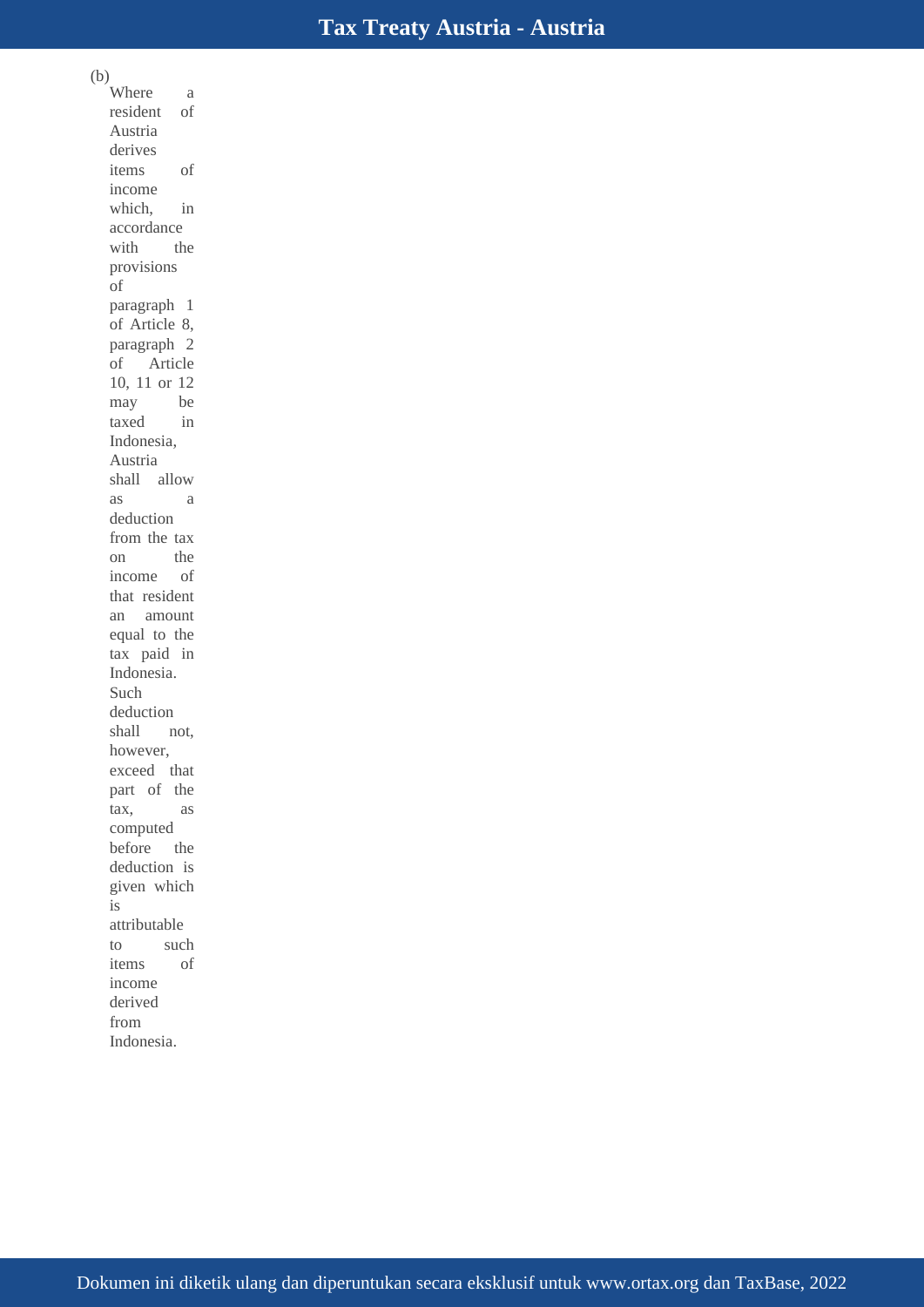Where in accordance with any provision of this Agreement income derived or capital owned by a resident of Austria is exempt from tax in Austria, Austria may nevertheless, in calculating the amount of tax on the remaining income or capital of such resident, take into account the exempted income or capital. (d) For the application

(c)

of subparagraph (b) of paragraph 3 of this Article the tax paid in Indonesia shall be deemed to have been 15% of the gross amount of pidends, interest or royalties.

### **Article 25 NON-DISCRIMINATION**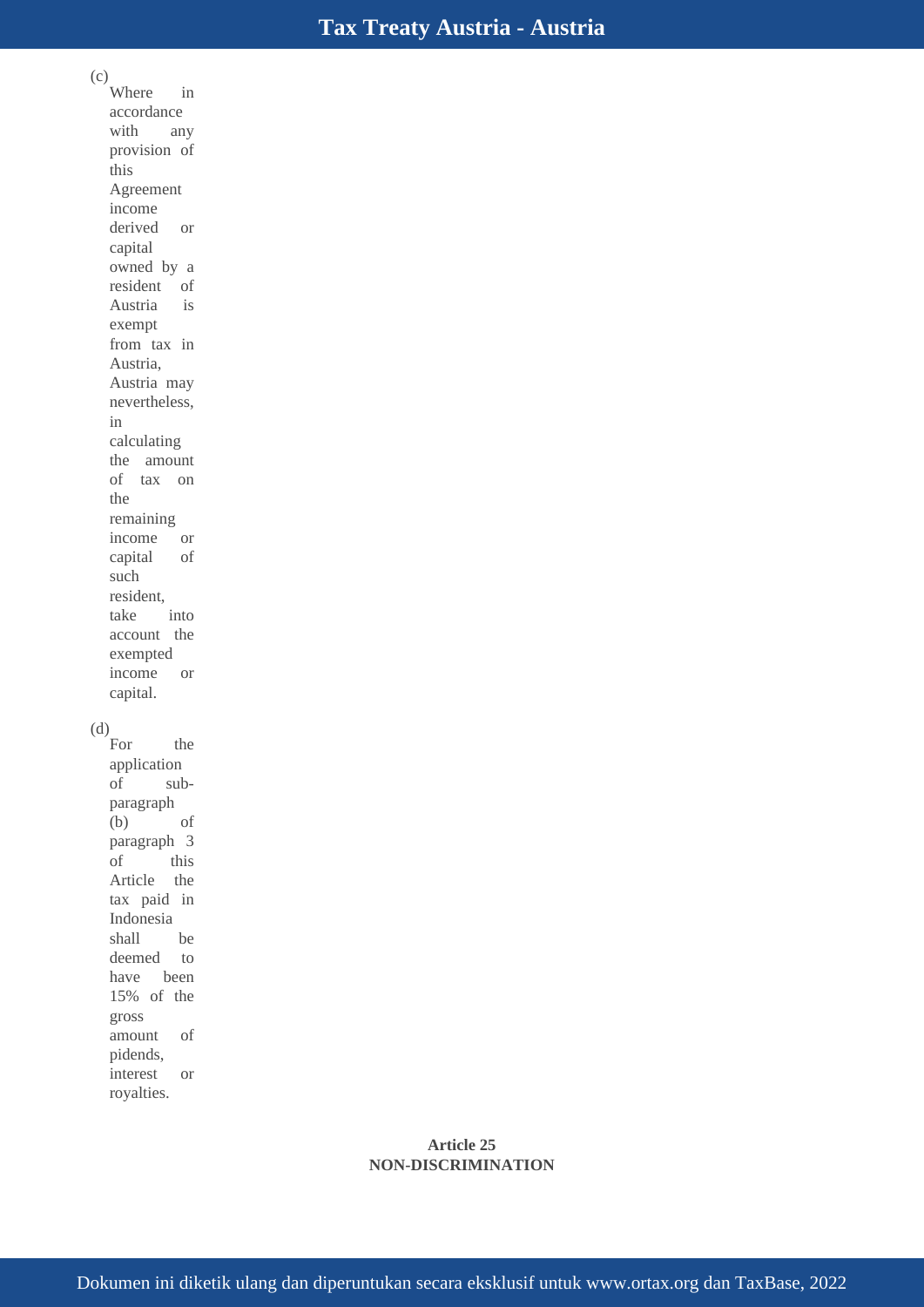Nationals of a Contracting State shall not be subjected in the other Contracting State to any taxation or any requirement connected therewith, which is other or more burdensome than the taxation and connected requirements to which nationals of that other State in the same circumstances are or may be subjected. This provision shall, notwithstanding the provisions of Article 1, also apply to persons who are not residents of one or both of the Contracting States.

2.

1.

The taxation on a permanent establishment which an enterprise of a Contracting State has in the other Contracting State shall not be less favourably levied in that other State than the taxation levied on enterprises of that other State carrying on the same activities.

This provision shall not be construed as obliging a Contracting State to grant to residents of the other Contracting State any personal allowances, reliefs and reductions for taxation purposes on account of civil status of family responsibilities which it grants to its own residents.

3.

Enterprises of a Contracting State, the capital of which is wholly or partly owned or controlled, directly or indirectly, by one or more residents of the other Contracting State, shall not be subjected in the first-mentioned State to any taxation or any requirement connected therewith which is other or more burdensome than the taxation and connected requirements to which other similar enterprises of the first-mentioned State are or may be subjected.

#### 4.

Nothing contained in this Article shall be construed as to prevent either Contracting State for limiting to its nationals the enjoyment of tax incentives and any tax of a preferential nature designed in pursuance of its programme of economic development provided that such tax incentives have not been granted to nationals of a third State.

5.

The provisions of this Article shall, notwithstanding the provisions of Article 2, apply to taxes of every kind and description; it is, however, understood that the laws in force on the date of signature of this Agreement of the Contracting State do correspond to this provision.

#### **Article 26 MUTUAL AGREEMENT PROCEDURE**

1.

Where a person considers that the actions of one or both of the Contracting States result or will result for him in taxation not in accordance with the provisions of this Agreement, he may, irrespective of the remedies provided by the domestic laws of those States, present his case to the competent authority of the Contracting State of which he is a resident. The case must be presented within two years from the first notification of the action resulting in taxation not in accordance with the provisions of this Agreement.

2.

The competent authority shall endeavour, if the objection appears to it to be justified and if it is not itself able to arrive at a satisfactory solution, to resolve the case by mutual agreement with the competent authority of the other Contracting State, with a view to the avoidance of taxation which is not in accordance with this Agreement.

- 3. The competent authorities of the Contracting States shall endeavour to resolve by mutual agreement any difficulties or doubts arising as to the interpretation or application of the Agreement. They may also consult together for the elimination of double taxation in cases not provided for in the Agreement.
- 4. The competent authorities of the Contracting States shall by mutual agreement settle the mode of application of this Agreement and, especially, the requirement to which the residents of a Contracting State shall be subjected in order to obtain, in the other Contracting State, tax reliefs or exemption on income referred to in Articles 10, 11 and 12, received from that other Contracting State.

#### **Article 27**

#### **EXCHANGE OF INFORMATION**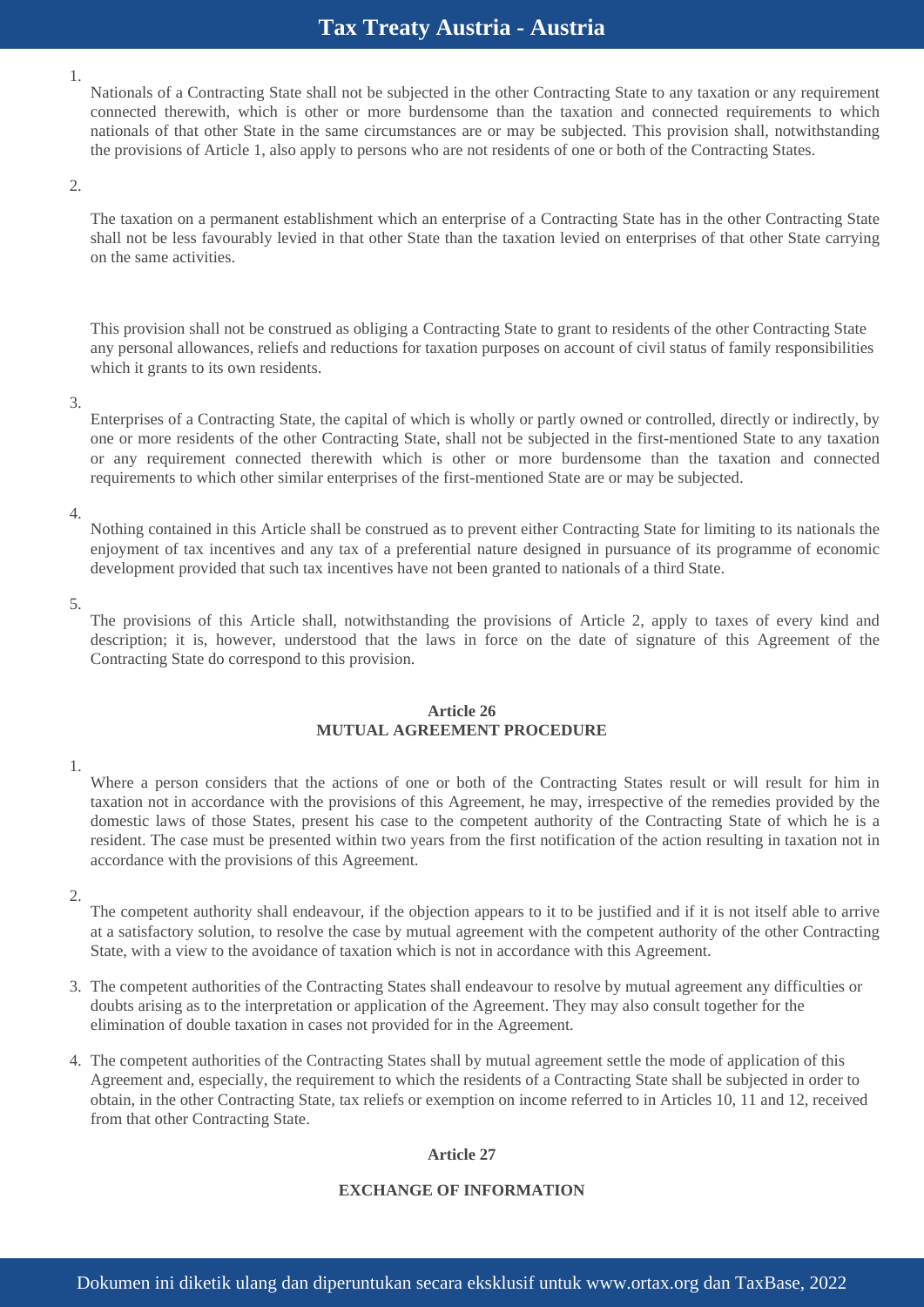- 1. The competent authorities of the Contracting States shall exchange such information as is necessary for carrying out the provisions of this Agreement or for the prevention of fraud or fiscal evasion or for the administration of statutory provision against tax avoidance in relation to the taxes which are the subjects of this Agreement. Any information so exchanged shall be treated as secret and shall not be disclosed to persons or authorities other than those, including a court, concerned with the assessment and collection, the enforcement or prosecution in respect of those taxes or the determination of appeals in relation thereto and the persons with respect to whom the information relates.
- 2.

In no case shall the provisions of paragraph 1 be construed so as to impose on a Contracting State the obligation:

(a)to carry out administrative measures at variance with the laws and administrative practice of that or of the other Contracting State; (b)to supply information which is not obtainable under the laws or in the normal course of the administration of that or of the other Contracting State; (c)to supply information which would disclose any trade, business, industrial, commercial or professional secret or trade process, or information, the disclosure of which would be contrary to public policy.

#### **Article 28 DIPLOMATIC AGENTS AND CONSULAR OFFICERS**

Nothing in this Agreement shall affect the fiscal privileges of diplomatic agents or consular officers under the general rules of international law or under the provisions of special agreements.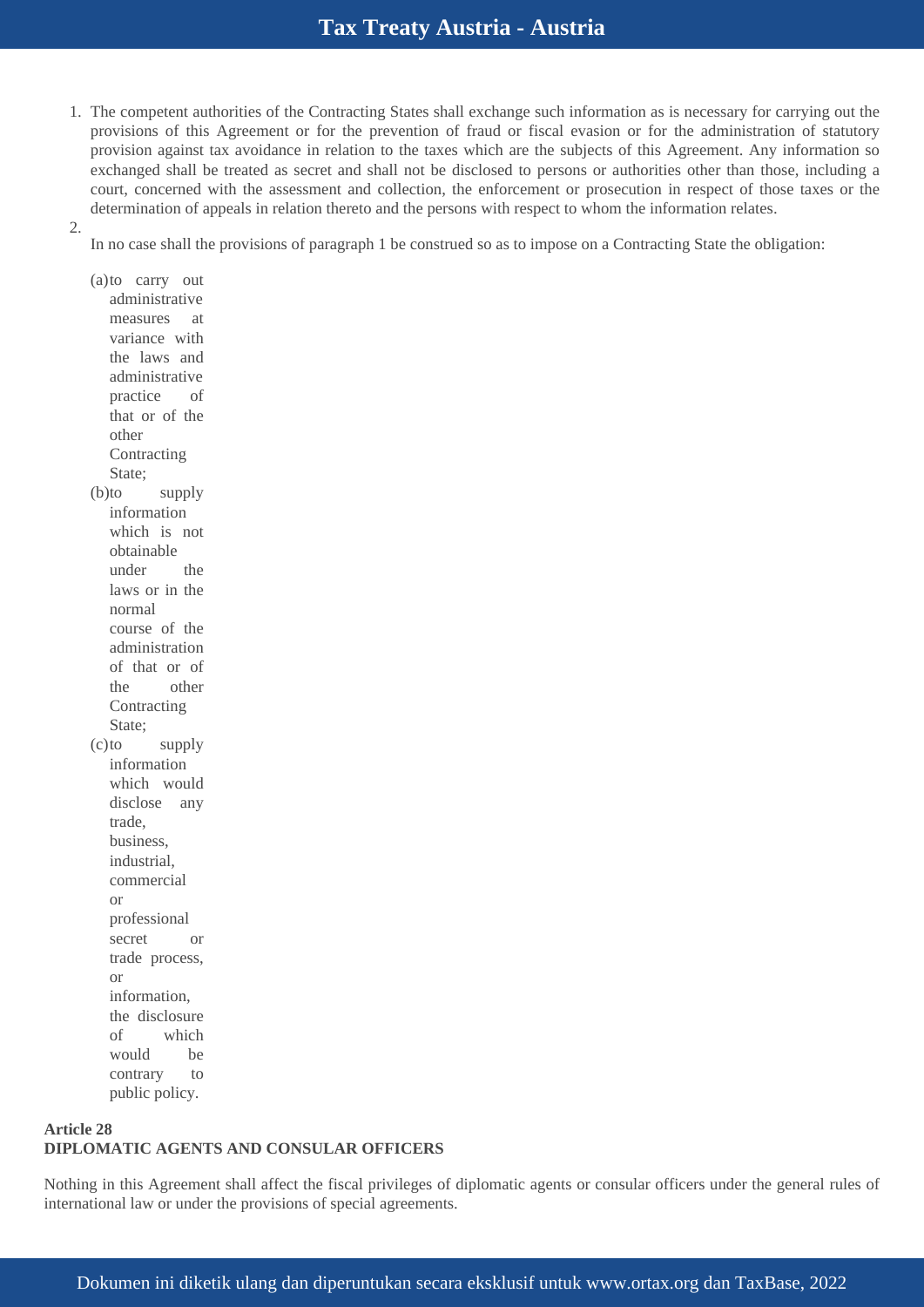### **Article 29 ENTRY INTO FORCE**

1.

This Agreement shall be ratified and the instruments of ratification shall be exchanged at Jakarta as soon as possible.

2.

The Agreement shall enter into force on the first day of the third month next following that in which the exchange of instruments of ratification takes place and its provisions shall have effect in respect of taxes for any fiscal year beginning after December 31 in the calendar year in which the exchange of instruments of ratification takes place.

### **Article 30 TERMINATION**

This Agreement shall remain in force until terminated by a Contracting State. Either Contracting State may terminate the Agreement, through diplomatic channels, by giving written notice of termination on or before the thirtieth day of June in a calendar year after the fifth year from the date of entry into force of the Agreement. In such event, the Agreement shall cease to have effect in respect of the taxes for any fiscal year beginning after December 31 in the calendar year in which the notice of termination has been given.

IN WITNESS WHEREOF the undersigned, duly authorized thereto by their respective Governments, have signed this Agreement and put seals thereto.

DONE in duplicate at Vienna on the 24th day of July of the year one thousand nine hundred and eighty six in the English language.

> For the Government of the Republic of Indonesia

For the Government of the Republic of Austria

#### **PROTOCOL**

At the moment of signing the Agreement between the Government of the Republic of Indonesia and the Government of the Republic of Austria for the Avoidance of Double Taxation and the Prevention of Fiscal Evasion with respect to Taxes on Income and on Capital, the undersigned have agreed that the following provisions shall form an integral part of the Agreement.

1.

Ad Article 5, paragraph 7

It is understood that the last sentence of paragraph 7 of Article 5 shall apply only to an agent whose activities were of such a kind as mentioned in this provision at the time when such activities started.

2.

Ad Article 7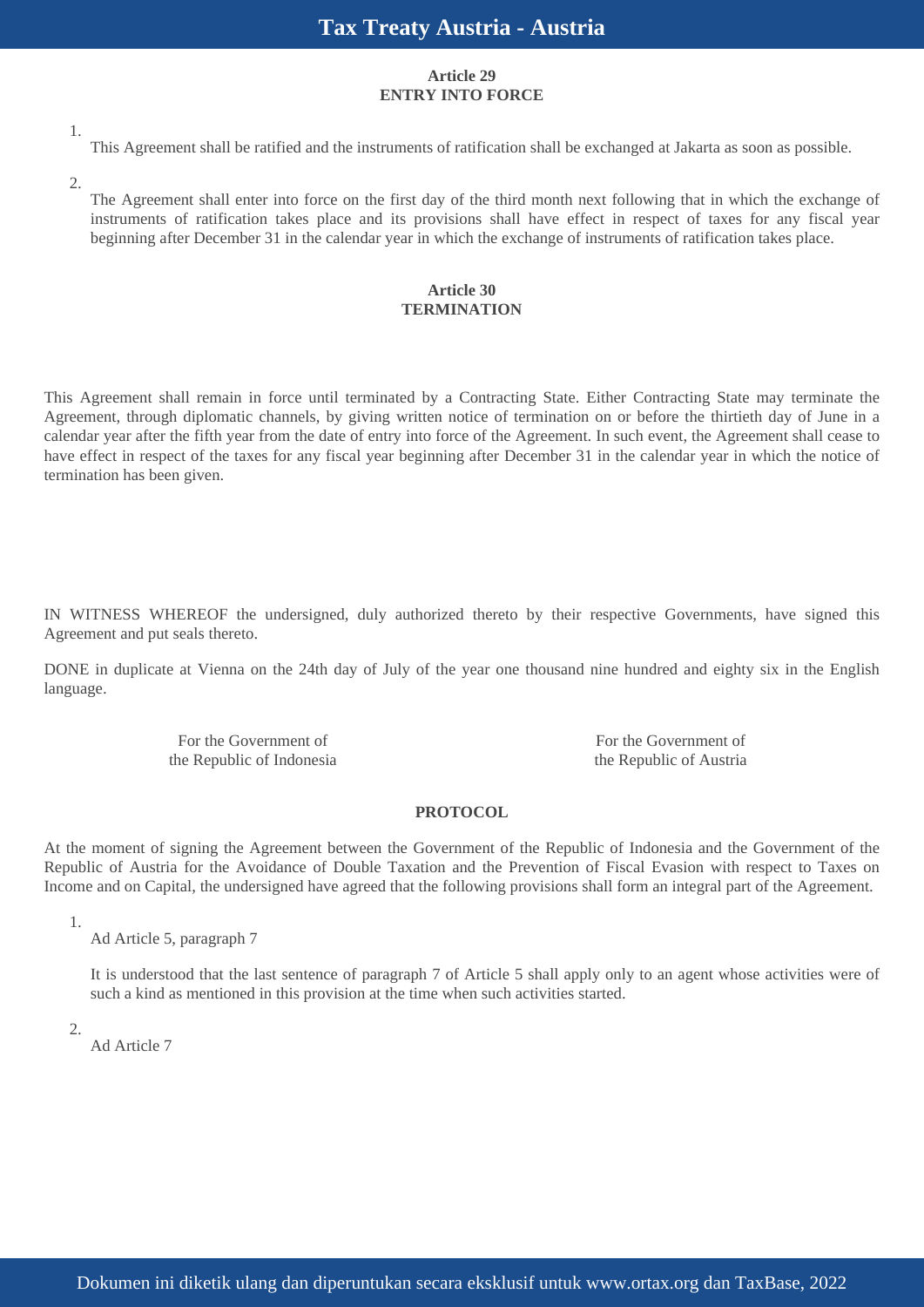(a) It is understood that subparagraphs (b) and (c) of paragraph 1 shall apply only in cases of abuse of undisclosed channeling of profits away from a permanent establishment. (b) It is further understood that subparagraph (c) of paragraph 1 shall not apply to business activities falling under sub-paragraph (b) of paragraph 3 of Article 5 if such activities continue for less than three months within any twelve-month period and if they are carried on not for the same or connected project.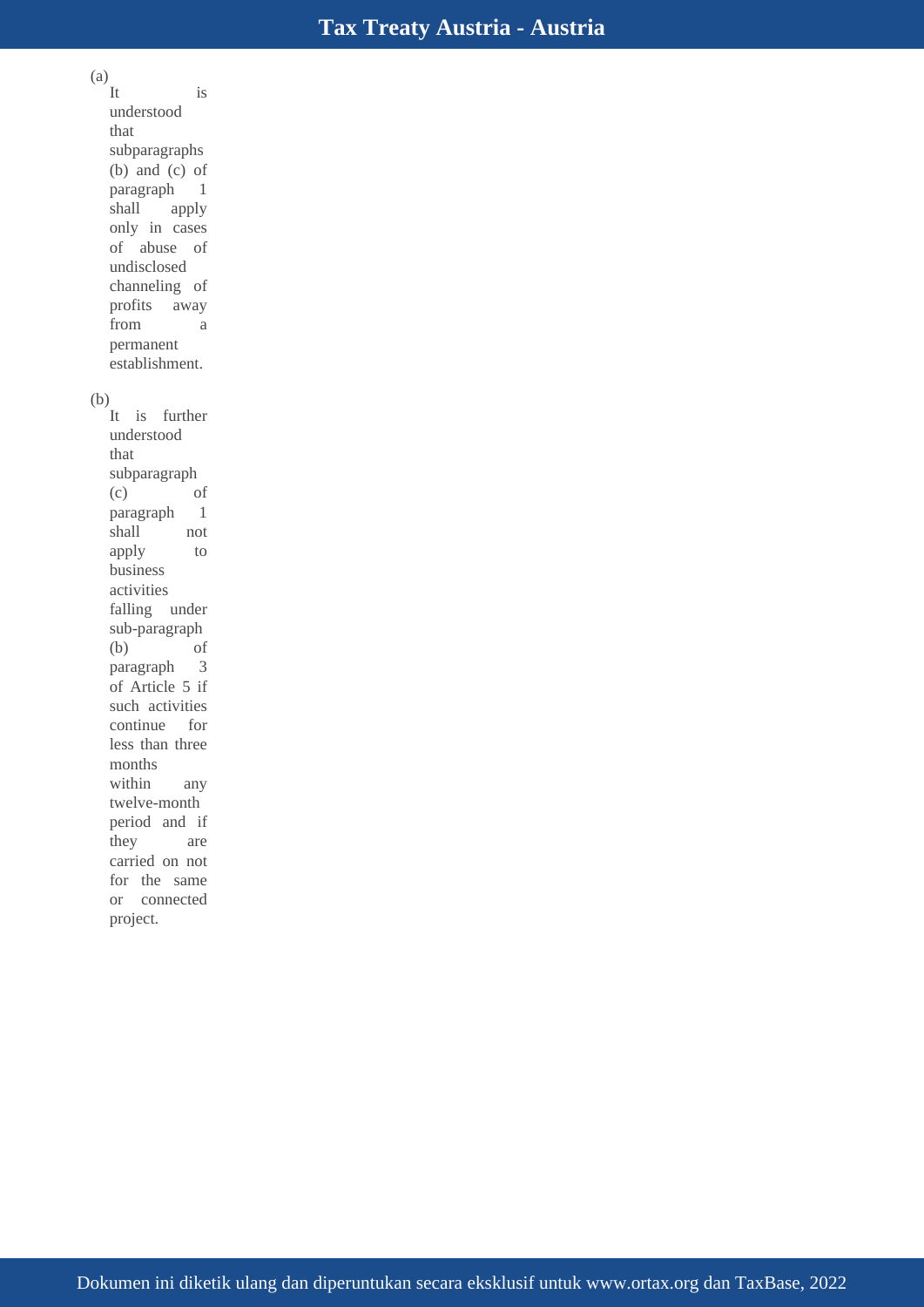$\frac{c}{\ln}$ the determination of the profits of a building site or construction, assembly or installation project there shall be attributed to that permanent establishment in the Contracting State in which the permanent establishment is situated only the profits resulting from the activities of the permanent establishment as such. If machinery or equipment is delivered from the head office or another permanent establishment of the enterprise or a third person in connection with those activities or independently therefrom there shall not be attributed to the profits of the building site or construction, assembly or installation project the value of such deliveries.